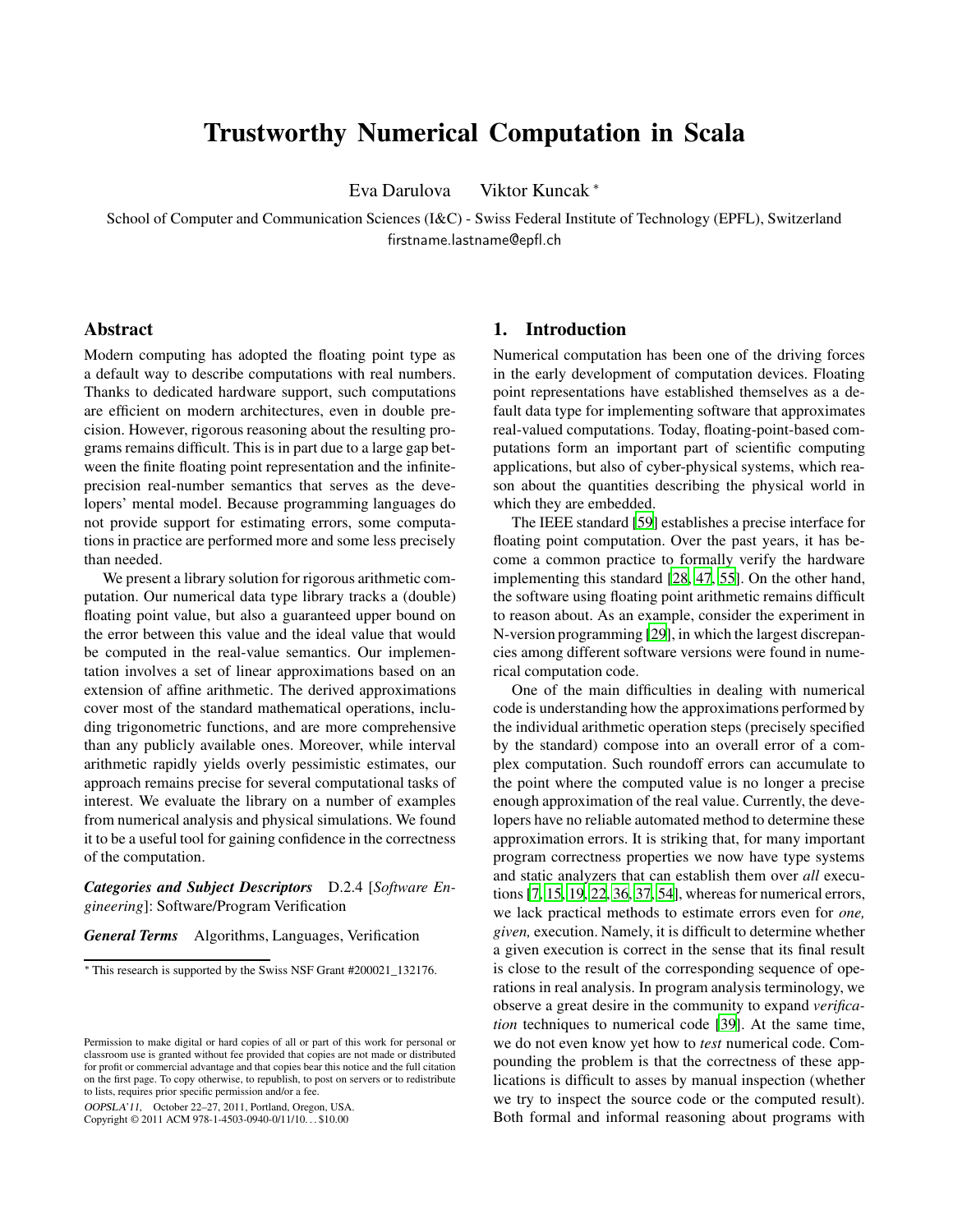floating-points is therefore challenging. As a result, we have little confidence in the correctness of an increasingly important set of applications that reason about the real world.

To remedy this unfortunate situation, we introduce an easy-to-use system for estimating roundoff errors. Our system comes in the form of new data types for the Scala [\[49\]](#page-19-9) programming language. These data types act as a drop-in replacement for the standard floating point data types, such as Double. They offer support for a comprehensive range of operations, with a greater precision than in any previously documented solution. We deploy our techniques in Scala for easy use on many platforms, although they apply in any programming language using floating-point computation.

When faced with the problem of floating point approximation errors, many existing approaches propose interval arithmetic (IA) as a solution. However, intervals give too pessimistic estimates in many cases. The problem is easy to demonstrate; its essence can be seen already on a very simple example. If x is an interval  $[0, a]$ , then interval arithmetic approximates the expression  $x - x$  with  $[-a, a]$ , although it is, in fact, always equal to zero. Essentially, interval arithmetic approximates  $x - x$  in the same way as it would approximate  $x - y$  when x and y are unrelated variables that both belong to  $[0, a]$ . Furthermore, when such approaches are used to estimate the behavior over a range of input values, they fail to distinguish two sources of uncertainty:

- uncertainty in the error between the ideal and the floating point value;
- uncertainty in the actual values of floating point variables when analyzing code, if the initial values can belong to any point in a given interval.

Any approach that lumps together these two sources of uncertainty will quickly become imprecise.

To avoid the above problems, we first examine *affine arithmetic*, which was introduced in [\[17](#page-18-4)] and can more precisely track the relations between variables. It turns out, however, that affine arithmetic by itself cannot be as easily adapted for reasoning about roundoff errors as interval arithmetic, because it uses mid-points of intervals for its estimates of nonlinear functions, and roundoff errors in the end-points of intervals can be greater than for the midpoint value. We describe a methodology that we used to derive the appropriate sound approximations. (The actual approximation rules that we use are publicly available in our system's source code.) Building on these, we define a data type that tracks a floating-point computation and provides, in addition to the computed value, a guaranteed estimate on the roundoff error committed. Furthermore, we introduce an approach that allows the library to track errors over a range of values. We can therefore answer both of the following questions:

• What is an upper bound on the roundoff error of the result of a floating-point computation run, for a concrete input? • What is the maximum roundoff error of the result, for inputs ranging over a given input interval?

By introducing a freely available library that addresses these questions, we provided developers and researchers with an easy-to-use tool that helps them understand floating-point properties of code, a tool that provides sound guarantees on the floating-point roundoff errors committed. We expect that our system can be easily integrated into verification and testing systems in the future.

*Contributions.* We make the following contributions:

- We develop and implement an AffineFloat data type that supports testing of concrete numerical computations against their real-valued semantics. Our data type computes practically useful error bounds while retaining compatibility with the standard Double data type: not only are the operations entirely analogous, but the underlying Double value that it computes is identical to the one computed with the standard Double type alone. This compatibility is important in practice, but requires changes to the way roundoff errors and affine forms are supported compared to the existing techniques. As a safe-guard, our technique falls back onto intervals when the linear approximation is not appropriate. Furthermore, our solution goes beyond the (very few) available affine arithmetic implementations by accurately supporting a substantial set of non-linear and transcendental functions. The library also implements a technique to soundly bound the number of affine error terms, ensuring predictable performance without sacrificing much precision.
- We develop and implement a SmartFloat data type that generalizes AffineFloat to estimate upper bounds on roundoff errors over an *entire range of input values*. SmartFloat also accepts user-specified errors on input variables (arising from, e.g. physical measurements, or iterative numerical methods). Thanks to SmartFloat, the developer can show, using a single program run, that the roundoff error within the entire interval remains small. Existing methods that merge initial interval width with roundoff estimates cannot perform such estimates. We also provide a *nested affine* implementation, which uses a linear function of input to represent error terms themselves. This technique provides an improved estimate of relative errors for the input ranges that contain zero.
- We evaluate the precision and performance of our implementation on a number of benchmarks from physics simulations and numerical analysis, including: Nbody and spring simulations, spectral norm computation, the Scimark, Fbench and Whetstone benchmarks [\[4,](#page-18-5) [42](#page-19-10), [50,](#page-19-11) [61\]](#page-19-12). The results show that our library produces (possibly after an initial interval subdivision) precise estimates that would otherwise require expensive constraint solving techniques. It also shows that the library scales to longrunning computations.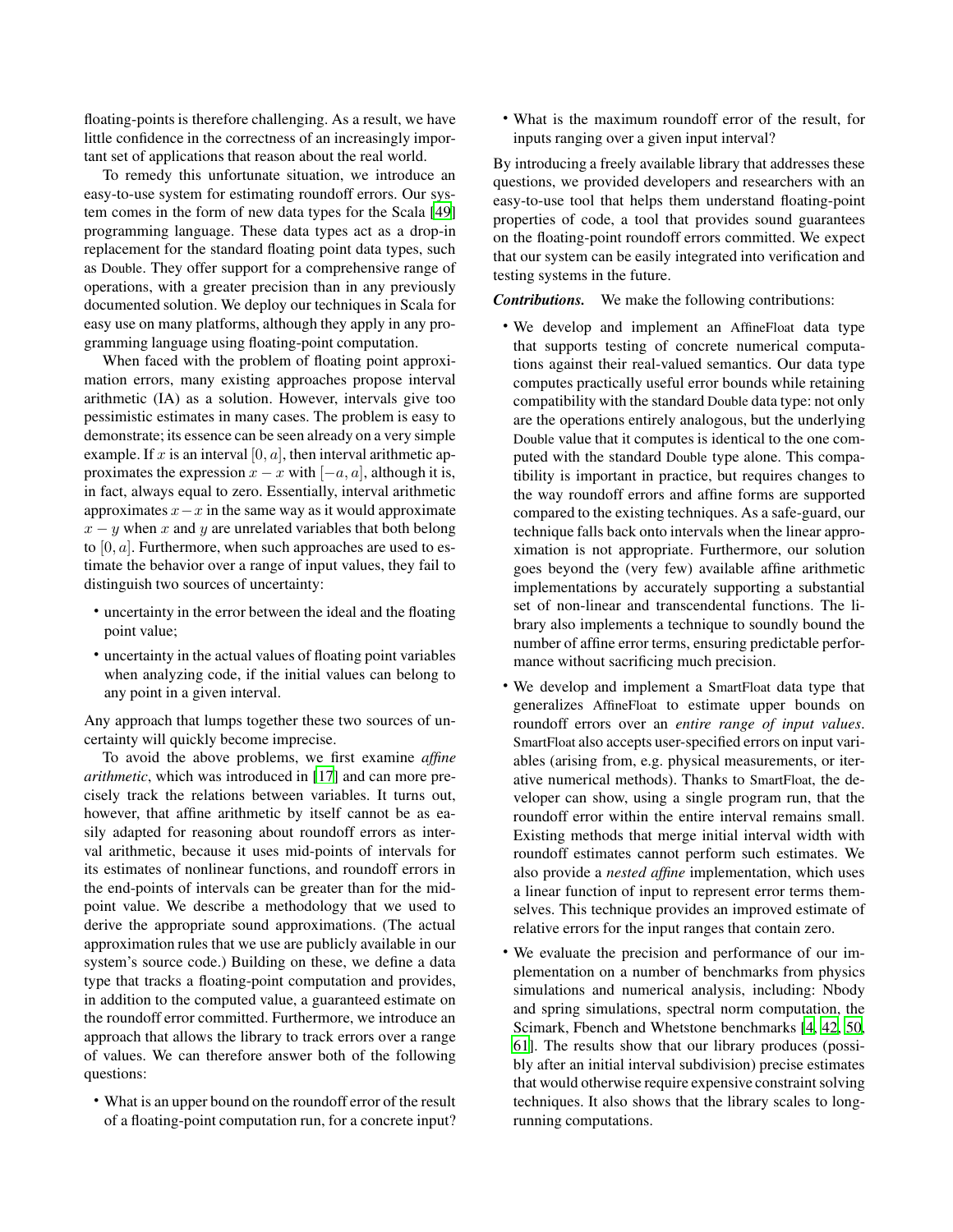Our implementation is available at <http://lara.epfl.ch>.

*Paper outline.* We continue by illustrating our system through two examples. We then provide a quick overview of the basic affine arithmetic approach (Section [3\)](#page-3-0). This background gives the high-level idea of the approach, but is not sufficient to obtain our results. We characterize the precision and the performance of our implementation in Section [4.](#page-5-0) We show further applications enabled by our system in Section [5.](#page-8-0)

We then present the new techniques that we introduced to achieve our results: first for AffineFloat (Section [6\)](#page-9-0) and then for SmartFloat (Section [7\)](#page-13-0). We describe the integration into Scala in Section [8,](#page-15-0) finishing with related work and conclusions.

# <span id="page-2-2"></span>**2. Examples**

*Cube root.* Intervals have the unfortunate property of ignoring correlations between variables and thus often overapproximate roundoff errors by far too much to be useful. As an illustration, consider the following code fragment that uses Halley's method [\[57\]](#page-19-13) to compute the cube root of  $a = 10$ , starting from an initial value of  $xn = 1.6$ :

**for**  $(i \leftarrow 1$  until 5)  $xn = xn * ((xn * xn * xn + 2.0 * a) / (2.0 * xn * xn * xn + a))$ 

Compare the results computed with Double against the result to 30 digits precision from a popular computer algebra system (denoted CAS), and the result returned by interval arithmetic:

| Double   | 2.1544346900318834                                                |
|----------|-------------------------------------------------------------------|
| CAS      | 2.154434690031883721                                              |
| Interval | [2.1544346900317617,                                              |
|          | 2.154434690032006                                                 |
| Affine   | $2.15443469003$ <b>18834</b> $\pm$ 1.34 $\cdot$ 10 <sup>-15</sup> |
|          |                                                                   |

It turns out that the Double value differs from the true real result only in the very last digit, which amounts to an absolute error on the order of unit in the last place,  $\approx 4.44 \times 10^{-16}$ . Interval arithmetic however, would quantify this error as  $\approx$  $1.23 \times 10^{-13}$ . On the other hand, using our affine-arithmeticbased type we compute an absolute error of  $1.34 \times 10^{-15}$ , which is (by the correctness of our approach) sound, yet two decimal orders of magnitude more precise than the result in interval arithmetic. If we relied only on intervals, we might be led to believe that we cannot compute the value with the desired precision using Halley's method. We might have thus decided to (unnecessarily) adopt a more expensive computational method, even though Halley's method actually worked fine.

*Area of a triangle.* As another example, consider the code in [Figure](#page-2-0) 1. triangleTextbook computes the area of a triangle using the well-known textbook formula. On the other hand, triangleKahan uses an improved version by Kahan [\[34\]](#page-19-14). Running both versions with our SmartFloat type and with intervals, we get the results listed in [Table](#page-2-1) 1.

```
def triangleTextbook(a: SmartFloat,
                   b: SmartFloat,
                   c: SmartFloat): SmartFloat = {
  val s = (a + b + c)/2.0sqrt(s * (s - a) * (s - b) * (s - c))}
```
**def** triangleKahan(a: SmartFloat, b: SmartFloat, c: SmartFloat): SmartFloat = {

```
if(b < a) {
  val t = aif (c < b) \{ a = c; c = t \}else {
    if (c < a) \{ a = b; b = c; c = t \}else { a = b; b = t }
} } else if (c < b) {
  val t = c; c = b;
  if (c < a) \{ b = a; a = t \}else { b = t }
}
sqrt((a+(b+c)) * (c-(a-b)) * (c+(a-b))* (a+(b−c))) / 4.0
```
}

<span id="page-2-0"></span>**Figure 1.** Code for computing the area of a triangle using the classic textbook formula and Kahan's improved version. The latter sorts the triangle sides by their lengths (a being the smallest) and refactors the final formula such that computations are minimized, and performed in an order that minimizes precision loss.

| <b>Interval Arithmetic</b>           | area         | rel.roundoff |
|--------------------------------------|--------------|--------------|
| triangleTextbook                     |              |              |
| $a = 9.0$ , $b = c = [4.71, 4.89]$   | [6.00, 8.96] | ?            |
| $a = 9.0$ , $b = c = [4.61, 4.79]$   | [4.32, 7.69] | ?            |
| $a = 9.0$ , $b = c = [4.501, 4.581]$ | [0.42, 3.93] | ?            |
| triangleKahan                        |              |              |
| $a = 9.0$ , $b = c = [4.71, 4.89]$   | [6.13, 8.79] | 9            |
| $a = 9.0$ , $b = c = [4.61, 4.79]$   | [4.41, 7.54] | 7            |
| $a = 9.0$ , $b = c = [4.501, 4.581]$ | [0.42, 3.89] | ?            |
| <b>SmartFloat</b>                    |              |              |
| triangleTextbook                     |              |              |
| $a = 9.0$ , $b = c = [4.71, 4.89]$   | [6.25, 8.62] | $1.10e-14$   |
| $a = 9.0$ , $b = c = [4.61, 4.79]$   | [4.50, 7.39] | 1.97e-14     |
| $a = 9.0$ , $b = c = [4.501, 4.581]$ | [0.41, 3.86] | 1.95e-12     |
| triangleKahan                        |              |              |
| $a = 9.0$ , $b = c = [4.71, 4.89]$   | [6.25, 8.62] | 3.11e-15     |
| $a = 9.0$ , $b = c = [4.61, 4.79]$   | [4.49, 7.39] | 5.26e-15     |
| $a = 9.0$ , $b = c = [4.501, 4.581]$ | [0.39, 3.86] | 5.07e-13     |

<span id="page-2-1"></span>**Table 1.** Area and relative roundoffs computed on the code from [Figure](#page-2-0) 1 with SmartFloat and intervals for selected values.

Although interval arithmetic does not over-approximate the range by much more than affine arithmetic on this particular example, it fails to quantify the roundoff errors. Based only on intervals, it is impossible to tell that one version of the code behaves better than the other. Our SmartFloat on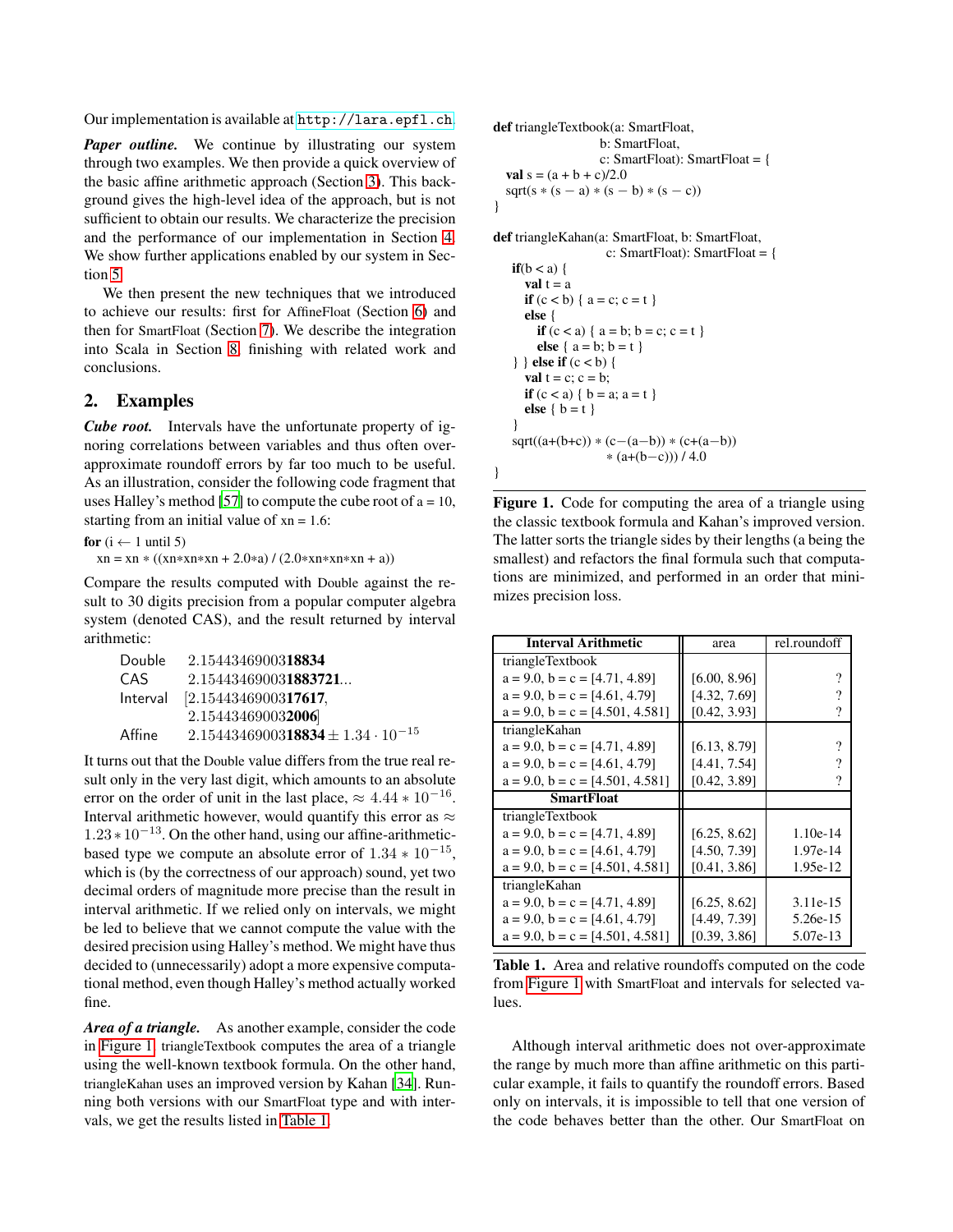the other hand shows an improvement of about one order of magnitude in favor of Kahan's formula. Also note that the computed roundoff errors indicate that for thin triangles relative roundoff errors grow, which is indeed what happens. This illustrates that our library allows for both formal reasoning (by establishing correspondence to real-valued semantics), as well as high-level informal reasoning and analysis.

Using our implementation of SmartFloat's, we obtain not only a more accurate interval for the result, but in fact an upper bound on the error across the entire input interval. In interval arithmetic, one could in principle use the width of the actual interval as the roundoff error bound, but this would yield unrealistically large errors. In this particular example the bound on roundoff errors is more than  $10^{14}$  times smaller than the actual width of the interval in which the output ranges! Therefore, any attempt to use an interval-like abstraction to simultaneously represent 1) the input range and 2) the error bound, will spectacularly fail. In contrast, our technique distinguishes these different quantities, and is among the first ones to do so. Thanks to this separation, it can establish that roundoff error is small even though the interval is relatively large.

# <span id="page-3-0"></span>**3. A Quick Tour of Interval and Affine Arithmetic**

Throughout this paper, we use the following general notation:

- F denotes floating-point values; if not otherwise stated, in double precision (64 bit).
- R denotes (mathematical) real numbers.
- IF, IR denote the sets of all closed intervals of floatingpoint and real numbers, respectively; an interval is given by its two endpoints.
- $\bullet$  [a] is a notation to denote the interval represented by an expression a, according to some specified semantics.
- $\downarrow x \downarrow$  and  $\uparrow x \uparrow$  denote the result of some expression x rounded towards  $-\infty$  or  $+\infty$  respectively. That is, if  $x \in \mathbb{R}$  is a number not representable in a given floating point format,  $\downarrow x \downarrow$  evaluates to the next smaller number representable in binary. Similarly,  $\uparrow x \uparrow$  evaluates to the nearest larger floating-point number. If  $x$  has a floating point representation, then  $\downarrow x \downarrow$  =  $\uparrow x \uparrow$  = x.

# **3.1 IEEE Floating-point Arithmetic**

Throughout this paper we assume that floating-point arith-metic conforms to the IEEE 754 floating-point standard [\[59](#page-19-0)]. Recent general-purpose CPUs conform to it, and it is also generally respected in main programming languages. The JVM (Java Virtual Machine), on which Scala runs, supports single- and double-precision floating-point values according to the standard, as well as rounding-to-nearest rounding

mode [\[41\]](#page-19-15). Also by the standard, the basic arithmetic operations  $\{+, -, *, /, \sqrt{\}}$  are rounded correctly, which means that the result from any such operation must be the closest representable floating-point number. Hence, provided there is no overflow, the result of a binary operation in floatingpoint arithmetic  $\circ_F$  satisfies

<span id="page-3-1"></span>
$$
x \circ_F y = (x \circ_R y)(1+\delta), \quad |\delta| \le \epsilon_M, \quad \circ \in \{+, -, *, /\} \tag{1}
$$

where  $\circ_R$  is the ideal value in real numbers and  $\epsilon_M$  is the machine epsilon that determines the upper bound on the relative error. This model provides a basis for our roundoff error estimates.

Thanks to dedicated hardware floating-point units, floating-point computations are fast, and our library is currently set up for double-precision floating-point values (i.e.  $\epsilon_M = 2^{-53}$ ). This is also the precision of choice for most numerical algorithms. It is straightforward to adapt our techniques for single precision, or any other precision with an analogous semantics.

### **3.2 Interval Arithmetic**

One possibility to perform guaranteed computations in floating-point arithmetic is to use standard interval arithmetic [\[48\]](#page-19-16). Interval arithmetic computes a bounding interval for each basic operation as

$$
x \circ_F y = [\downarrow (x \circ y)\downarrow, \uparrow (x \circ y)\uparrow]
$$
 (2)

Rounding outwards guarantees that the interval always contains the real result and thus ensures soundness. The error for square root is computed analogously.

Section [2](#page-2-2) already illustrated how quickly interval arithmetic becomes imprecise. This is a widely recognized phenomenon; to obtain a more precise approximation, we therefore use affine arithmetic.

# **3.3 Affine Arithmetic**

Affine arithmetic was originally introduced in [\[17](#page-18-4)] and developed to compute ranges of functions over the domain of reals, with the actual calculations done in double (finite) precision. Affine arithmetic addresses the difficulty of interval arithmetic in handling correlations between variables. It is one possible *range-based method* to address this task; we discuss further methods in Section [9.](#page-16-0)

Given a function  $f : \mathbb{R} \to \mathbb{R}$ , we wish to compute its approximation in terms of floating-point numbers. Let A be a set of representations of intervals, with  $[a] \in \mathbb{R}$  for  $a \in A$ . The goal is then to compute an approximation of  $f$  by a function  $g : A \rightarrow A$  that satisfies the *fundamental invariant of range analysis*:

PROPERTY 1. *For*  $a \in A$ ,  $x \in \mathbb{R}$ , *if*  $x \in [a]$ , *then* 

$$
f(x) \in [g(a)]
$$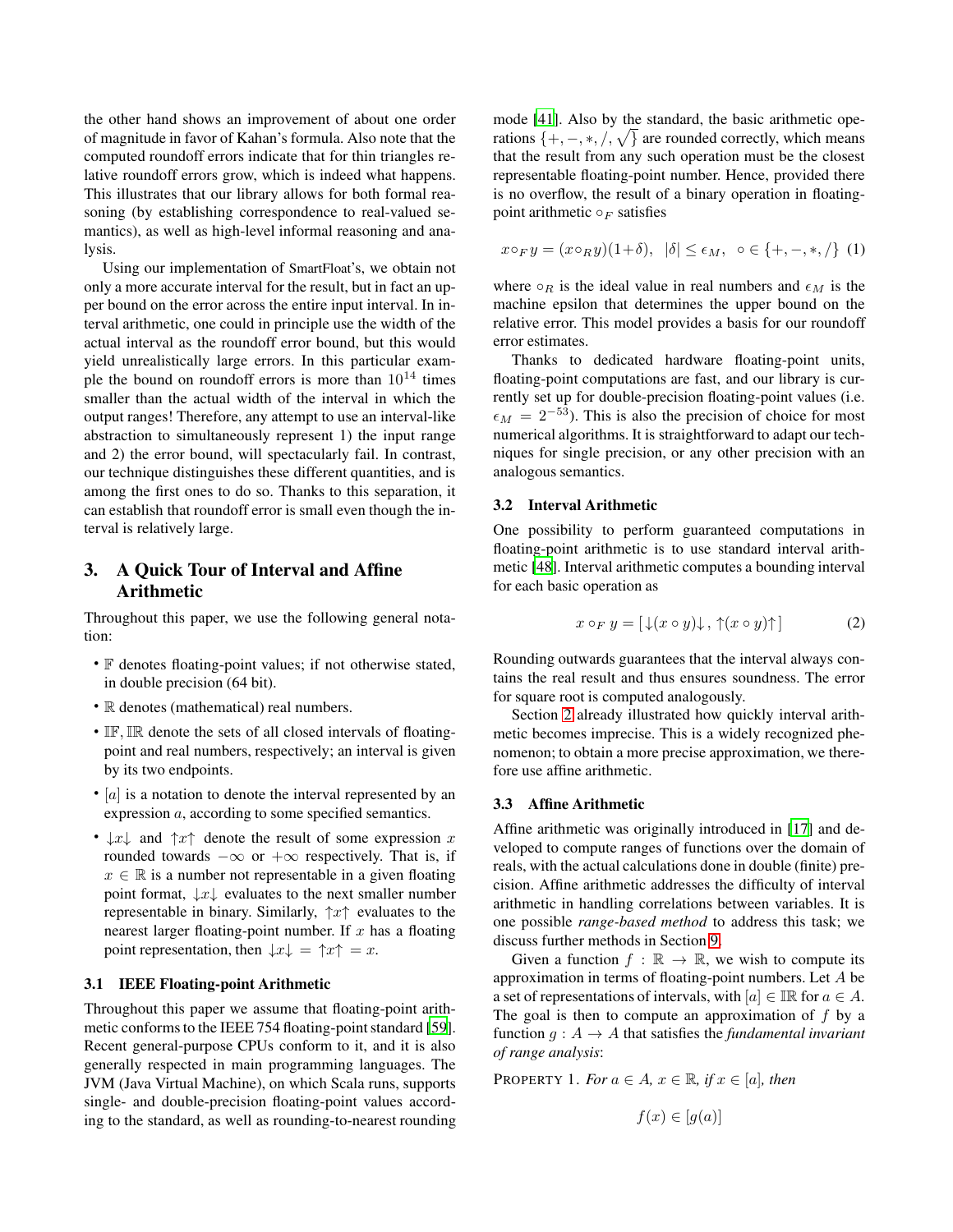Note that a range-based arithmetic as such does necessarily attempt to quantify the roundoff errors itself. A possible application of affine arithmetic, as originally proposed, is finding zeroes of a function in a given initial interval. The idea is to bisect the initial interval and to compute an estimate of the function value over each subdomain. If the output range for one subdomain does not include a zero, then that part of the domain can be safely discarded.

Affine arithmetic represents possible values of variables as affine forms

$$
\hat{x} = x_0 + \sum_{i=1}^n x_i \epsilon_i
$$

where  $x_0$  denotes the *central value* (of the represented interval) and each *noise symbol*  $\epsilon_i$  is a formal variable denoting a deviation from the central value, intended to range over [−1, 1]. The maximum magnitude of each *noise term* is given by the corresponding  $x_i$ . Note that the sign of  $x_i$ does not matter in isolation, it does, however, reflect the relative dependence between values. For example, take  $x =$  $x_0 + x_1 \epsilon_1$ , then in real number semantics,

$$
x - x = x_0 + x_1 \epsilon_1 - (x_0 + x_1 \epsilon_1)
$$
  
=  $x_0 - x_0 + x_1 \epsilon_1 - x_1 \epsilon_1 = 0$ 

If we subtracted  $x = x_0 - x_1 \epsilon_1$  instead, the resulting interval would have width  $2 \times x_1$  and not zero.

The range represented by an affine form is computed as

$$
[\hat{x}] = [x_0 - rad(\hat{x}), x_0 + rad(\hat{x})],
$$
  $rad(\hat{x}) = \sum_{i=1}^{n} |x_i|$ 

When implementing affine forms in a program, we need to take into account that some operations are not performed exactly, because the central value and the coefficients need to be represented in some finite (e.g. double) precision. As suggested in [\[17\]](#page-18-4), the roundoff errors committed during the computation can be added with a new fresh noise symbol to the final affine form. A general affine operation  $\alpha \hat{x} + \beta \hat{y} + \zeta$ consists of addition, subtraction, addition of a constant  $(\zeta)$ or multiplication by a constant  $(\alpha, \beta)$ . Expanding the affine forms  $\hat{x}$  and  $\hat{y}$  we get

<span id="page-4-0"></span>
$$
\alpha \hat{x} + \beta \hat{y} + \zeta = (\alpha x_0 + \beta y_0 + \zeta) + \sum_{i=1}^n (\alpha x_i + \beta y_i) \epsilon_i + \iota \epsilon_{n+1}
$$
\n(3)

with  $\alpha, \beta, \zeta \in \mathbb{F}$  and where  $\iota$  denotes the accumulated *internal errors*, that is, the roundoff errors committed when computing the individual terms of the new affine form.

Each operation carries a roundoff error and all of them must be taken into account to achieve the parameter  $\iota$  for the rigorous bound. The challenge hereby consists of accounting for all roundoff errors, but still creating a tight approximation. While for the basic arithmetic operations the roundoff can be computed with [Equation](#page-3-1) 1, there is no such simple formula for calculating the roundoff for composed expressions (e.g.  $\alpha * x_0 + \zeta$ ). We determine the maximum roundoff error of an expression  $f(v_1, \ldots, v_m)$  using the following procedure [\[17\]](#page-18-4):

$$
z = f(v_1, v_2, \dots, v_m)
$$
  
\n
$$
z_{-\infty} = \downarrow f(v_1, v_2, \dots, v_m) \downarrow
$$
  
\n
$$
z_{+\infty} = \uparrow f(v_1, v_2, \dots, v_m) \uparrow
$$
  
\n
$$
\iota = \max(z_{+\infty} - z, z - z_{-\infty})
$$

That is, the program computes three results: (1) the floatingpoint result z using rounding to-nearest, (2) the result  $z_{-\infty}$ assuming worst-case roundoff errors when rounding towards  $-\infty$ , and the analogous result  $z_{+\infty}$  with rounding towards  $+\infty$  at each step. As the worst-case committed roundoff error  $\iota$  we use the maximum difference  $(\iota)$  between these values.

A possible use of affine arithmetic for keeping track of roundoff errors is to represent each double precision value by an affine form. That is, the actually computed double precision value is equal to the central value and the noise terms collect the accumulating roundoff errors. One expects to obtain tighter bounds than with interval arithmetic, especially when a computation exhibits many correlations between variables. However, a straightforward application of affine arithmetic in the original formulation is not always sound, as we show in [Section](#page-9-0) 6. Namely, the standard affine arithmetic takes the liberty of choosing a convenient central value in a range, which does not preserve the compatibility with Double. Using such computation on non-affine operations (such as division or trigonometric functions) can shift the central value away from the actually computed Double value. Roundoff errors computed using this method would be those of a different computation and would thus be unsound. Our implementation therefore provides a modified approximation that ensures soundness.

Before proceeding with the description of the technique we use in our solution, we show in the next section how the library behaves in practice. The library provides two data types, AffineFloat and SmartFloat, that replace ordinary floating-point numbers in a program, track a computation and provide estimates on the roundoff errors committed. An AffineFloat variable represents exactly one floating-point number and thus replaces the computation one-to-one, a SmartFloat variable represents a *range* of values and computes the maximum roundoff error over this range. The technical implications of this difference will be described in detail in [Section](#page-9-0) 6 and [Section](#page-13-0) 7. Note that whereas SmartFloat must compute worst-case roundoff errors over the entire interval, AffineFloat only needs to do this for one value. AffineFloat can therefore generally provide a more precise estimate.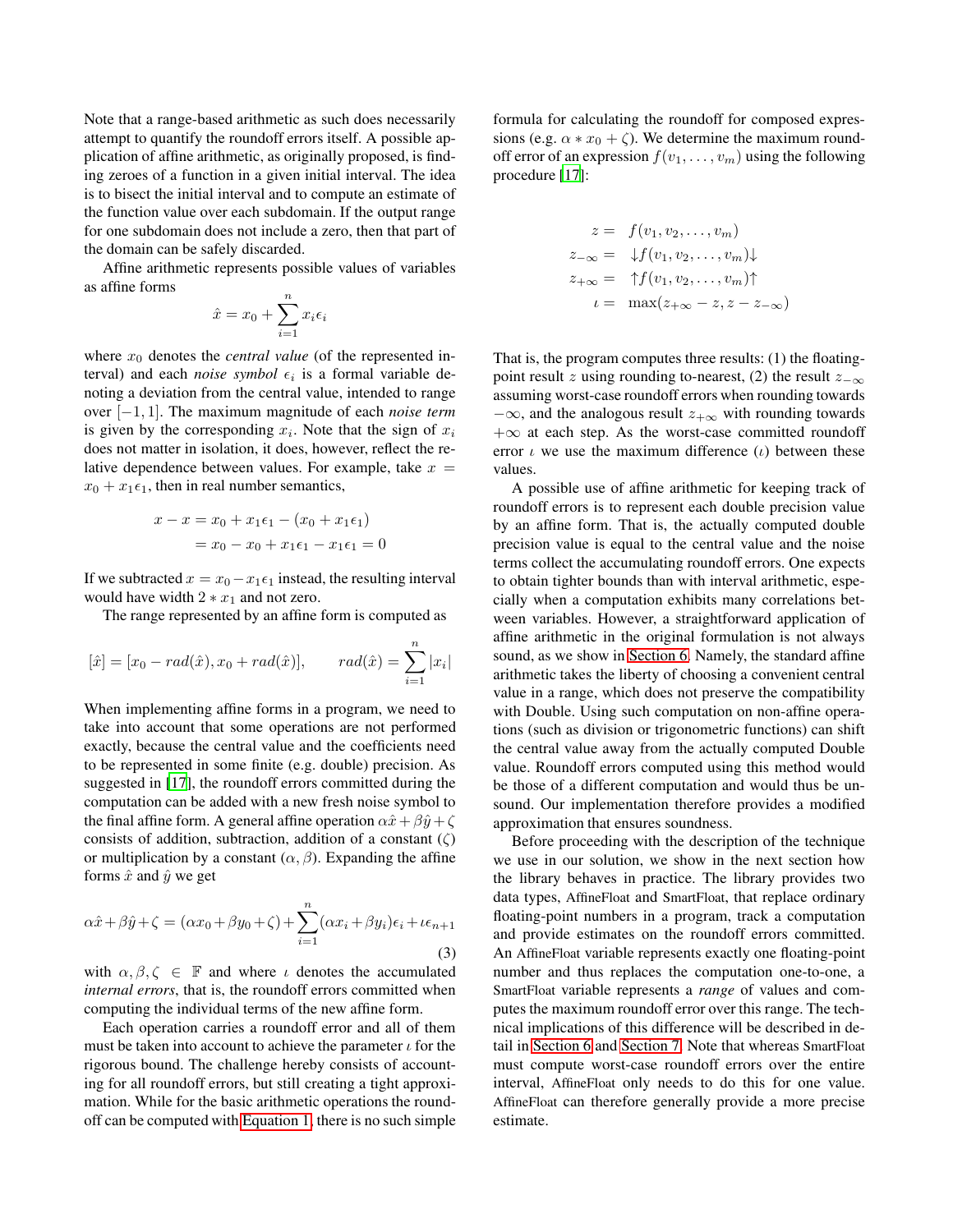# <span id="page-5-0"></span>**4. Evaluation of Precision and Performance**

We have selected several benchmarks for evaluating our library. Many of them were originally written in Java or C; we ported them to Scala as faithfully as possible. Once written in Scala, we found that changing the code to use our AffineFloat type instead of Double is a straightforward process and needs only few manual edits. Scala compiler's type checker was particularly helpful in this process.

Many of the existing benchmarks we adopted were originally developed for *performance* and not *numerical precision* evaluation. We hope that our library and examples will stimulate further benchmarking with precision in mind.

The benchmarks we present are the following: $<sup>1</sup>$  $<sup>1</sup>$  $<sup>1</sup>$ </sup>

- **Nbody simulation** is a benchmark from [\[4](#page-18-5)] and is a simulation that "should model the orbits of Jovian planets, using [a]  $(...)$  simple symplectic-integrator".
- **Spectral norm** is a benchmark from [\[4](#page-18-5)] and "should calculate the spectral norm of an infinite matrix A, with entries  $a_{11} = 1, a_{12} = \frac{1}{2}, a_{21} = \frac{1}{3}, a_{13} = \frac{1}{4}, a_{22} = \frac{1}{5}, a_{31} = \frac{1}{6},$ etc."
- **Scimark** [\[50\]](#page-19-11) is a set of Java benchmarks for scientific computations. We selected three benchmarks that best suit our purpose: the Fast Fourier Transform (FFT), Jacobi Successive Over-relaxation (SOR) and a dense LU matrix factorization to solve the matrix equation  $Ax = b$ . The exact dimensions of the problems we used are noted in [Table](#page-7-0) 6.
- **Fbench** was orginally written by Walker [\[60\]](#page-19-17) as a "Trigonometry Intense Floating Point Benchmark". We used the Java port [\[61\]](#page-19-12) for our tests.
- **Whetstone** [\[42\]](#page-19-10) is a classic benchmark for performance evaluation of floating-point computations.
- **Spring simulation** is our own code from [Figure](#page-9-1) 3, however for benchmarking we removed the added method errors.

We have also implemented an interval arithmetic type that can, in the same way as AffineFloat and SmartFloat, replace all Double types in a program. This type is used throughout this paper when comparing our library to interval arithmetic.

### **4.1 AffineFloat Precision**

Because AffineFloats represent exactly one floating-point value, we can compare its precision in computing roundoff errors to that of interval arithmetic, where each value is analogously represented by one interval. The width of the resulting interval provides the roundoff error.

[Table](#page-5-2) 2 presents our measurements of precision on three of our benchmarks. These results provide an idea on the order of magnitude of roundoff error estimates, as well as the scalability of our approach. For the Nbody problem we com-

| <b>Benchmark</b>      | rel. error AF | rel. error IA |  |
|-----------------------|---------------|---------------|--|
| SOR 5 iter.           | 2.327e-14     | 4.869e-14     |  |
| SOR 10 iter           | 4.618e-13     | 3.214e-12     |  |
| SOR 15 iter           | 8.854e-12     | $2.100e-10$   |  |
| SOR 20 iter           | $1.677e-10$   | 1.377e-8      |  |
| NBody, initial energy | $5.9e-15$     | $6.40e-15$    |  |
| Nbody, 1s, h=0.01     | 1.58e-13      | 1.28e-13      |  |
| Nbody, 1s, h=0.0156   | $1.04e-13$    | 8.32e-14      |  |
| Nbody, 5s, $h=0.01$   | $2.44e-10$    | $7.17e-10$    |  |
| Nbody, 5s, h=0.015625 | $1.42e-10$    | $4.67e-10$    |  |
| Spectral norm 2 iter  | 1.8764e-15    | 7.1303e-15    |  |
| Spectral norm 5 iter  | 4.9296e-15    | 2.4824e-14    |  |
| Spectral norm 10 iter | 7.5071e-15    | 5.6216e-14    |  |
| Spectral norm 15 iter | 1.0114e-14    | 8.8058e-14    |  |
| Spectral norm 20 iter | 1.7083e-14    | 1.1905e-13    |  |

<span id="page-5-2"></span>**Table 2.** Comparison of the relative errors computed by AffineFloat and interval arithmetic.

|                | actual error | AffineFloat | ĪА         |
|----------------|--------------|-------------|------------|
| with pivoting  |              |             |            |
| LU $5x5$       | $2.22e-16$   | $1.04e-13$  | $6.69e-13$ |
| LU $10x10$     | 8.88e-16     | 7.75e-12    | $2.13e-10$ |
| LU $15x15$     | 4.44e-16     | $6.10e-10$  | $1.92e-8$  |
| no pivoting    |              |             |            |
| LU $5x5$       | 1.78e-15     | $2.50e-11$  | $1.24e-9$  |
| LU $10x10$     | 5.77e-15     | $2.38e-10$  | $4.89e-6$  |
| $LU$ 15 $x$ 15 | $7.15e-13$   |             |            |
| <b>FFT 512</b> | 1.11e-15     | $9.73e-13$  | $6.43e-12$ |
| FFT 256        | $6.66e-16$   | $3.03e-13$  | 2.38e-12   |
|                |              |             |            |

<span id="page-5-3"></span>**Table 3.** Maximum absolute errors computed by Double, AffineFloat and interval versions for the LU factorization and FFT benchmarks. The matrices were random matrices with entries between 0 and 1.

pute the energy at each step, which changes due to method errors but also due to accumulated roundoffs. For the Spectral norm we measure the roundoff error of the result after different numbers of iterations. In the case of SOR, the reported errors are average relative errors for the matrix entries. Because we do not have a possibility to obtain the hypothetical real-semantics results, we compare the errors against the errors that would be computed with interval arithmetic. Note that none of these benchmarks is known to be particularly unstable for floating-point errors, so that we cannot observe some particularly bad behavior. We can see though that except for the second and third (short) run of the Nbody benchmark our AffineFloat gives consistently better bounds on the roundoff errors. The numbers for the SOR benchmark also suggest that the library scales better on longer computations.

[Table](#page-5-3) 3 shows measurements of precision with AffineFloat for those benchmarks. These results can actually be checked knowing the properties of this particular

<sup>&</sup>lt;sup>1</sup> All benchmarks are available from

<span id="page-5-1"></span><http://lara.epfl.ch/w/smartfloat> .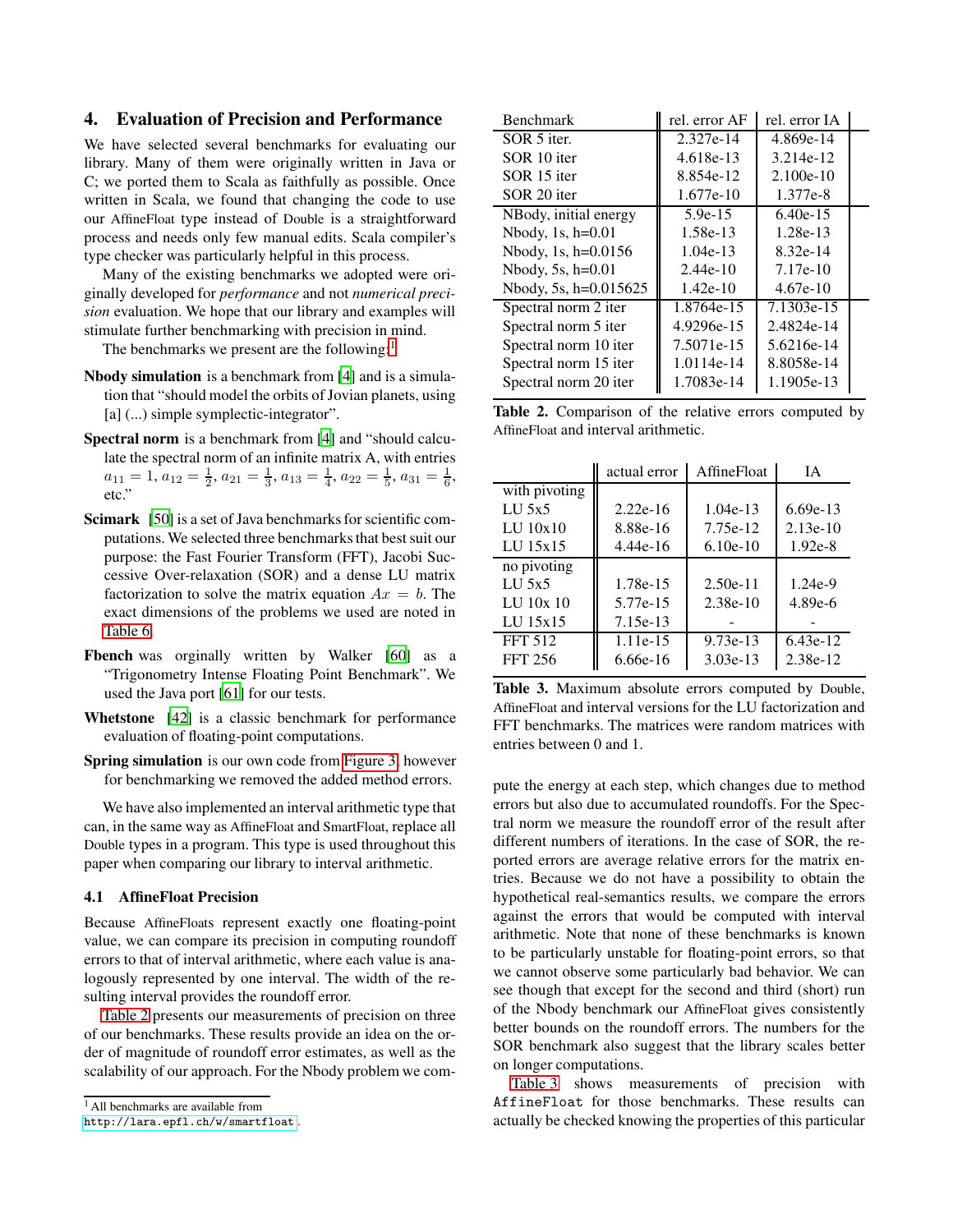application. In our example application, an LU factorization of the matrix  $A$  is used to compute the solution to the system of linear equations  $Ax = b$ , with b a vector. From the solution  $x$  we can compute  $Ax$  and the actual roundoff errors committed as  $Ax - b$ . Note, that because  $Ax - b$  is a vector, we only consider the maximum roundoff error from the entries. This error is then compared to the maximum roundoff error attached to  $x$  when the solution is computed with AffineFloats and intervals. For the FFT benchmark, we can compute the transform and its inverse and compare it to the original input. We again compare the maximum roundoff errors from the matrix entries. We applied the LU factorization to random matrices with and without pivoting.<sup>[2](#page-6-0)</sup> We compared the error bounds against interval arithmetic and the actual error. (Note that the computation of the error for the LU transform involves some multiplication, hence these error bounds are not very precise themselves.) Our AffineForm can show the pivoting approach to be clearly more accurate and provides consistently better bounds than interval arithmetic. For LU factorization of size 15x15 both affine and interval arithmetic compute bounds that are too large to be useful.

In general, the type of computation has a strong influence on how fast the over-approximation of error bounds grows. Affine as well as interval arithmetic compute larger roundoff bounds for longer computations, because they accumulate worst-case errors at each step. We have shown that AffineFloats limit this over-approximation better and provide smaller bounds than interval arithmetic. In addition, our library detects the rare cases when a computation is precise and then includes no new error.

### **4.2 SmartFloat Precision**

In contrast to AffineFloat, one SmartFloat variable represents a whole interval of values and computes the worst-case roundoff error over the entire interval.

<span id="page-6-1"></span>*Doppler example.* For an evaluation of the SmartFloat type, consider the Doppler frequency shift. The following equation computes the frequency change due to the Doppler effect

$$
z = \frac{dv}{du} = \frac{-(331.4 + 0.6T)v}{(331.4 + 0.6T + u)^2}
$$

by decomposing it into the following sub-calculations:  $q_1 =$  $331.4 + 0.6T, q_2 = q_1v, q_3 = q_1 + u, q_4 = q_3^2, z = q_2/q_4.$ The parameters used are  $-30^{\circ}C \leq T \leq 50^{\circ}C$ ,  $20Hz \leq$  $v \le 20000$ Hz and  $-100$ m/s  $\le u \le 100$ m/s. We compare the results to [\[35\]](#page-19-18), who chose an SMT-based approach, and summarize them in [Table](#page-7-1) 4. We can compare not only the range bounds but also the roundoff errors to the minimum number of bits required as determined in [\[35](#page-19-18)]. Our estimates show precisely which calculations require more precision, namely the ones with the largest roundoff errors.

*B-splines example.* Now consider the B-spline basic functions commonly used in image processing [\[33](#page-19-19)]

$$
B_0(u) = (1 - u)^3/6
$$
  
\n
$$
B_1(u) = (3u^3 - 6u^2 + 4)/6
$$
  
\n
$$
B_2(u) = (-3u^3 + 3u^2 + 3u + 1)/6
$$
  
\n
$$
B_3(u) = u^3/6
$$

with  $u \in [0, 1]$ . Zhang et al. [\[62\]](#page-19-20) use these functions to test their new way to approximate non-linear multiplication in affine arithmetic. In line with the use case for testing [\(subsection](#page-9-2) 5.3), we use SmartFloat to estimate the ranges and roundoffs of these functions on the given input interval. For this purpose, we divide the input interval twice and four times respectively. Observe the results in [Table](#page-7-2) 5, where we compare the computed bounds against the ones from [\[62](#page-19-20)], and intervals (with the same dividing procedure). [\[62\]](#page-19-20) improves the multiplication algorithm for affine arithmetic, but can only provide the final ranges, whereas our SmartFloat is able to bound the roundoff errors of the results as well. Their strategy is sophisticated, but also computationally expensive. However, [Table](#page-7-2) 5 shows that with a suitable strategy, SmartFloat can indeed produce very useful and precise results while at the same time being efficient.

### **4.3 Performance**

Our technique aims to provide much more information than ordinary floating point execution while using essentially the same concrete execution. We therefore do not expect the performance to be comparable to that of an individual double precision computation on dedicated floating-point units. Nonetheless, our technique is effective for unit testing and for exploring smaller program fragments one at a time.

The runtimes of AffineFloat and SmartFloat are summarized in [Table](#page-7-0) 6. The SmartFloat uses the extra higher-order information as described in [subsection](#page-14-0) 7.4, which accounts for the larger runtimes. Note that the computations are long running (indicated by the operation count of a double precision computation). This is more than any of the tools we know can handle, yet the runtimes remain acceptable. Similarly, total memory consumption in these benchmarks was not measurably large.

# **4.4 Compacting of Noise Terms**

Existing affine arithmetic descriptions generally give no guidelines on how to choose bounds on the number of linear terms used in the approximation and how to compact them once this number is exceeded. Our algorithm for compacting noise symbols is described in [subsection](#page-13-1) 6.10. In this paragraph we briefly describe its effect on performance. We ran experiments with AffineFloat on all our benchmarks and concluded that in general the runtime grows and precision increases according to the maximum number of noise symbols allowed. The results are summarized in [Table](#page-8-1) 7 and [Figure](#page-7-3) 2.

<span id="page-6-0"></span><sup>2</sup> Pivoting attempts to select larger elements in the matrix during factorization to avoid numerical instability.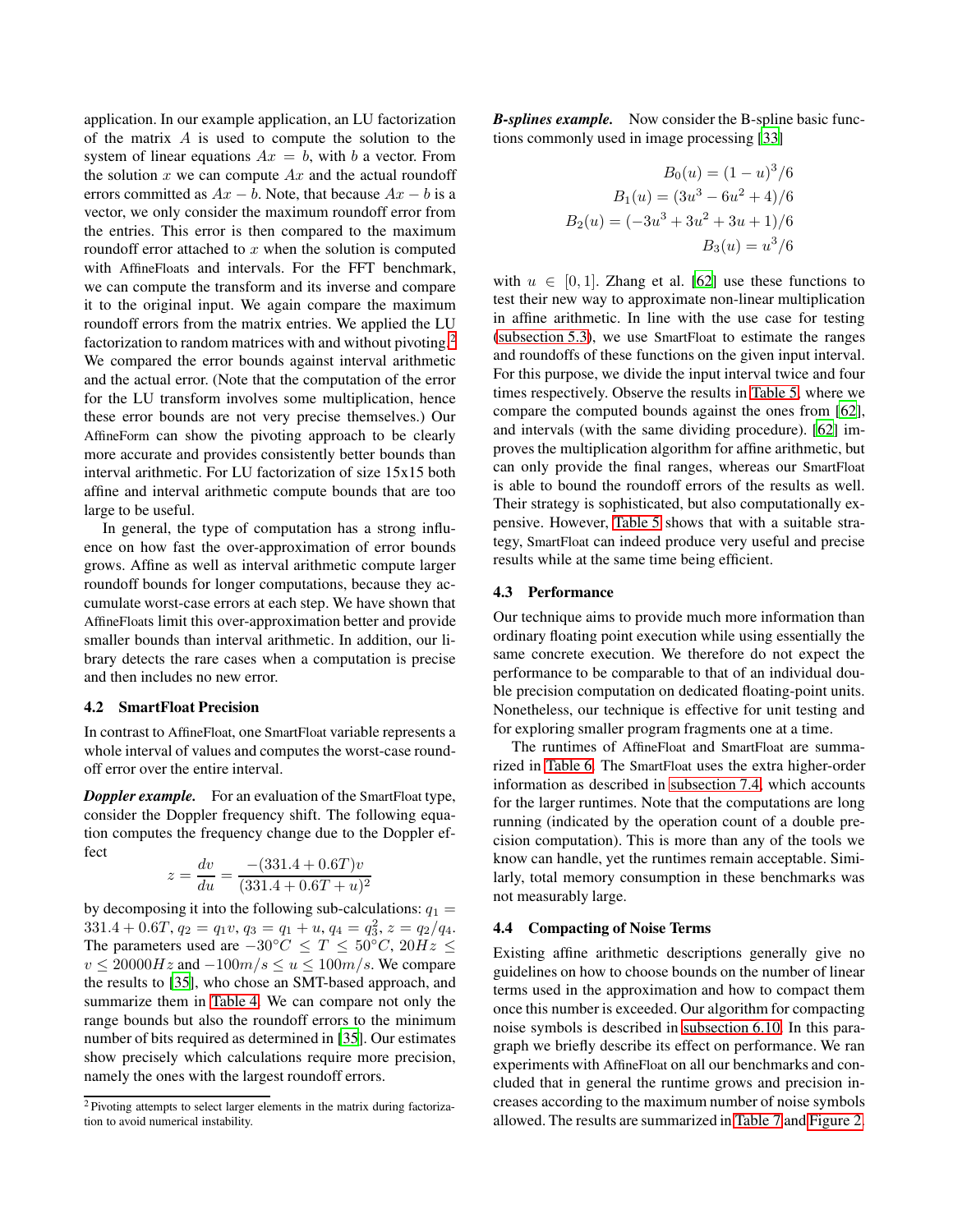|    | AA [35]            | <b>SMT</b> [35] | bits $[35]$ | SmartFloat (outward-rounded) | abs. roundoff |
|----|--------------------|-----------------|-------------|------------------------------|---------------|
| q1 | [313, 362]         | [313, 362]      |             | [313.3999,361.4000]          | 8.6908e-14    |
| q2 | [-473252, 7228000] | [6267, 7228000] | 23          | [6267.9999,7228000.0000]     | 3.3431e-09    |
| q3 | [213, 462]         | [213, 462]      |             | [213.3999, 461.4000]         | 1.4924e-13    |
| q4 | [25363, 212890]    | [45539, 212890] | 18          | [44387.5599,212889.9600]     | 1.6135e-10    |
| Z. | [-80, 229]         | [0, 138]        |             | $[-13.3398, 162.7365]$       | 6.8184e-13    |

<span id="page-7-1"></span>**Table 4.** Doppler example from [\[35\]](#page-19-18). Our values were rounded outwards to 4 digits. The third column indicates the minimum number of bits needed to compute the result.

|         | true ranges                  | ranges $[62]$   | Intervals 2 div.    | Intervals 4 div.    | SmartFloat 2 div.   | SmartFloat 4 div.                                   | errors for 4 div. |
|---------|------------------------------|-----------------|---------------------|---------------------|---------------------|-----------------------------------------------------|-------------------|
| $B_0$   | $[0, \frac{1}{6}]$           | $[-0.05, 0.17]$ | [0, 0.1667]         | [0, 0.1667]         |                     | $[-0.0079, 0.1667]$ $[-3.25 \cdot 10^{-4}, 0.1667]$ | $1.43e-16$        |
| $B_1$   | $[\frac{1}{6}, \frac{2}{3}]$ | $[-0.05, 0.98]$ | $[-0.2709, 0.9167]$ | $[-0.1223, 0.6745]$ | [0.0885, 0.8073]    | [0.1442, 0.6999]                                    | $6.98e-16$        |
| $B_{2}$ | $[\frac{1}{6}, \frac{2}{3}]$ | $[-0.02, 0.89]$ | [0.0417, 1.1042]    | [0.1588, 0.9558]    | [0.1510, 0.8230]    | [0.1647, 0.7097]                                    | $7.2e-16$         |
| $B_3$   |                              | $[-0.17, 0.05]$ | $[-0.1667, 0]$      | $[-0.1667, 0]$      | $[-0.1667, 0.0261]$ | $[-0.1667, 0.0033]$                                 | $1.3e-16$         |
| time    |                              | 358s            | ΞIS                 | $<$ 1s              | $<$ 1s              | $<$ 1s                                              |                   |

<span id="page-7-2"></span>**Table 5.** B-splines with SmartFloat compared against intervals and [\[62\]](#page-19-20). The errors given are absolute errors.

|                           | double | interval | AffineFloat | <b>SmartFloat</b> |          |       | ∗     | $^{\prime}$ , $\sim$ | trig           |
|---------------------------|--------|----------|-------------|-------------------|----------|-------|-------|----------------------|----------------|
| Nbody (100 steps)         | 2.1    | 21       | 779         | 33756             | 9530     | 3000  | 14542 | 2006                 | $\overline{0}$ |
| Spectral norm (10 iter.)  | 0.6    | 31       | 198         | 778               | 4020     | 0     | 4020  | 4002                 | $\theta$       |
| Whetstone (10 repeats)    | 1.2    | 2        | 59          | 680               | 1470     | 510   | 600   | 110                  | $\Omega$       |
| Fbench                    | 0.2    | 1.3      | 10          | 1082              |          | 115   | 120   | 89                   | 94             |
| Scimark - FFT $(512x512)$ | 1.2    | 18       | 1220        | 39987             | 13806    | 15814 | 19438 | 37                   | 36             |
| Scimark - SOR $(100x100)$ | 0.8    | 25       | 698         | 127168            | 8416     |       | 19209 | 0                    | $\Omega$       |
| Scimark - LU $(50x50)$    | 2.6    | 30       | 2419        | 4914              | $\theta$ | 45425 | 44100 | 99                   | $\theta$       |
| Spring sim. (10000 steps) | 0.2    | 46       | 1283        | 4086              | 20002    | 20003 | 30007 | 10002                | $\theta$       |

<span id="page-7-0"></span>**Table 6.** Running times (in ms) of our set of benchmarks, compared against the running time in pure doubles. The numbers on the right give the numerical operation count of each benchmark, i.e. the number of operations a double precision computation performs. Tests were run on a Linux machine with 2.66GHz and 227MB of heap memory available.



<span id="page-7-3"></span>**Figure 2.** The effect of the number of noise symbols on the average running time (in ms).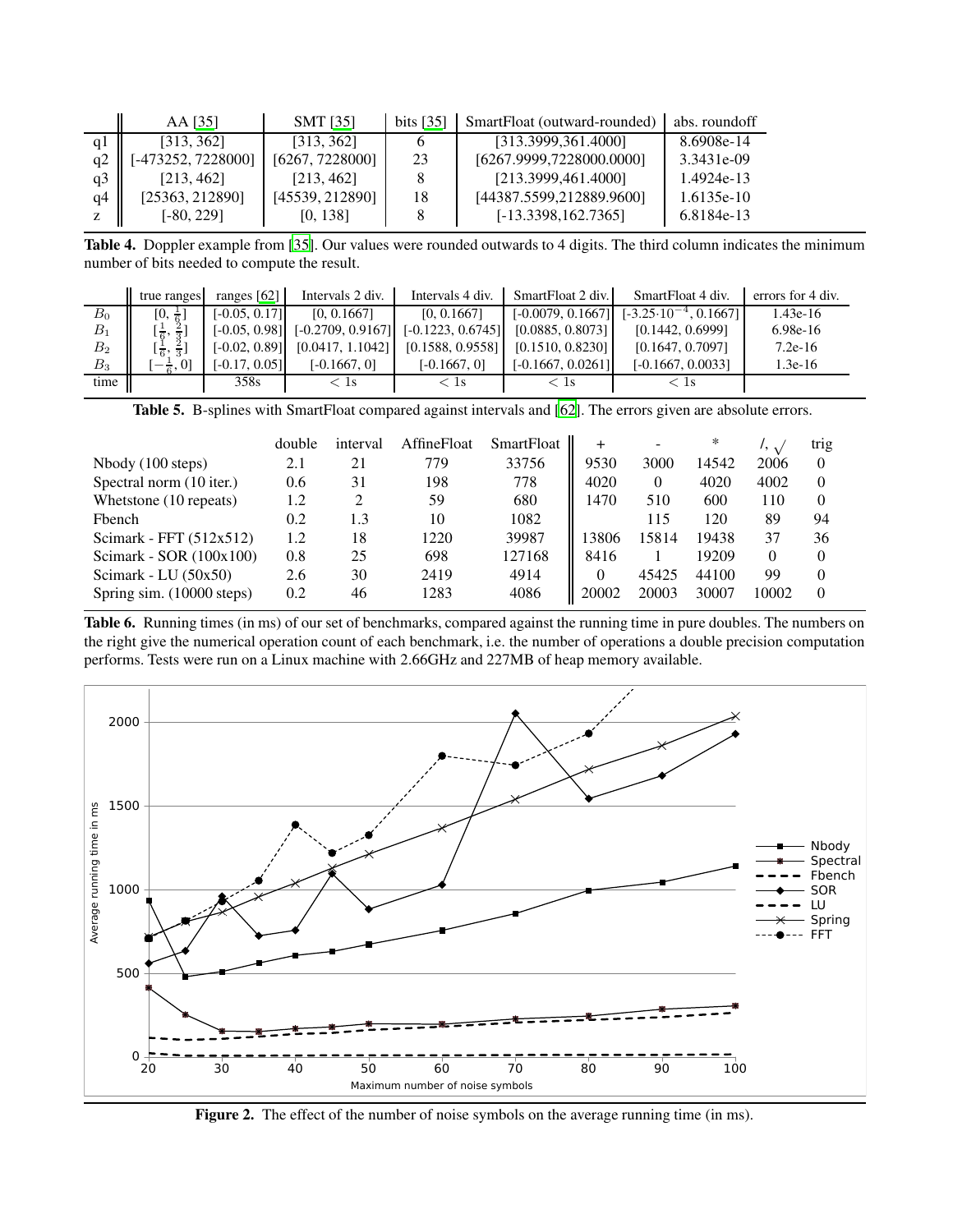|            | 20       | 40                                           | -60                                 | - 80              | - 100 |
|------------|----------|----------------------------------------------|-------------------------------------|-------------------|-------|
| Nbody      |          | $1.60e-13$ $1.58e-13$ $1.57e-13$             |                                     | 1.55e-13 1.56e-13 |       |
| Spectral   | 1.94e-14 |                                              | 9.25e-15 6.63e-15 8.73e-15 5.94e-15 |                   |       |
| Fbench     |          | 3.09e-13 1.28e-13 9.48e-14 1.20e-13 5.22e-14 |                                     |                   |       |
| <b>FFT</b> |          | 1.17e-16 1.63e-16 1.17e-16 1.57e-16 2.04e-16 |                                     |                   |       |
| <b>SOR</b> |          | 1.17e-16 1.17e-16 1.32e-16 1.32e-16 1.32e-16 |                                     |                   |       |
| LU         |          | 1.16e-16 1.18e-16 1.54e-16 1.14e-16 2.09e-16 |                                     |                   |       |
| Spring     |          | 1.81e-09 1.77e-09 1.73e-09 1.69e-09 1.64e-09 |                                     |                   |       |

<span id="page-8-1"></span>**Table 7.** The effect of the number of noise symbols on accuracy.

The peaks in the runtime graph for very small thresholds can be explained by the library spending too much time compacting than doing actual computations. The irregular peaks for the SOR and FFT benchmarks illustrate that sometimes the precise characteristics of the calculation problem can influence running times. Every operation's runtime is roughly proportional to the number of noise symbols, and different compacting thresholds change the number of noise symbols at each operation. It can then happen that with a larger threshold the compacting happens just before a critical operation, e.g. one that is executed often, but for a lower threshold the compacting happens earlier and by the time that operation is reached the number of symbols has grown again and thus the overall running time is longer. It is thus necessary that the user has some control over the compacting procedure. Note that the precision is not significantly affected in most of our experiments, hence the library has a default limit of around 40 noise symbols as a good compromise between performance and accuracy. [3](#page-8-2) The developer may change this value for particular calculations.

*Summary.* We have demonstrated in this section that our library provides an improvement over currently used techniques. In the examples we examined, it provided comparable results to those from a SMT solver, at a fraction of the time (see Table [4\)](#page-7-1). Furthermore, it often provides dramatically better results compared to intervals. An interval subdivision benefits our approach just as it benefits interval analysis. Note, however, that systematic interval subdivision is not feasible when the inputs are, e.g., matrices, as in Table [3.](#page-5-3) Namely, the total number of subdivided points increases exponentially with the number of elements in the matrix, so the total cost quickly dwarfs the added computational cost of affine arithmetic. In such cases, our affine arithmetic approach is essential to obtain additional orders of magnitude more precision over interval arithmetic.

# <span id="page-8-0"></span>**5. Further Applications**

Our SmartFloat type can be used to soundly estimate ranges of floating-point numbers, roundoff errors over an entire range of floating-point numbers, or both. So far, we have only discussed immediate applications of these types.

In this section we suggest further possible use cases, which also point to a possible integration of our tool into larger frameworks.

# **5.1 User-Defined Error Terms**

The ranges of a computation are determined chiefly by input intervals and roundoff errors incurred along a computation path. However, errors can come from different sources as well. For instance, during the integration of an ordinary differential equation the numerical algorithm accumulates method errors, i.e. errors due to the discrete nature of the integration algorithm. One, albeit simple, example where this is the case is the simulation of a (undamped and unforced) spring in [Figure](#page-9-1) 3. For simplicity, we use Euler's method. Although this method is known to be too inaccurate for many applications, it provides a good application showcase for our library. The comparison failed! line is explained in [subsection](#page-8-3) 5.2, for now note the method addError in line 14. In this example, we compute a coarse approximation of the method error by computing the maximum error over the whole execution. What happens behind the scenes is that our library adds an additional error to the affine form representing  $x$ , i.e. it adds a new noise term in addition to the errors already computed.

Now consider the output of the simulation using our library. Notice that using step sizes  $0.1$  and  $0.01$ , time t cannot be computed precisely, whereas using  $t = 0.125$ , which is representable in binary, the result is exact. Now consider  $x$ . We can see that choosing smaller step sizes, the enclosure of the result becomes smaller and thus more accurate, as expected. But note also, that the use of a smaller step size also increases the overall roundoff errors. This is also to be expected, because we have to execute more computations.

Note that this precise analysis of roundoff errors is only possible with the separation of roundoff errors from other uncertainties. Our SmartFloat type can thus be used in a more general framework that guarantees soundness with respect to a floating-point implementation but that also includes other sources of errors.

#### <span id="page-8-3"></span>**5.2 Robustness**

Our library can also show code to be robust in certain cases. A computation is robust if small changes in the input cause only small changes in the output. There are two ways in which a program, starting from some given input, can change the output.

*Change in input causes the control flow to change.* In this case, the program takes a different branch or executes a loop more or less many times, so that it actually executes different code, causing the output to differ. In each case, this involves a comparison in a guard. Our library handles these comparisons in a special way, by keeping a global boolean flag which is set if a comparison fails. What we mean by a comparison failing is that the information computed by

<span id="page-8-2"></span><sup>3</sup> Actually, the number used by default is 42.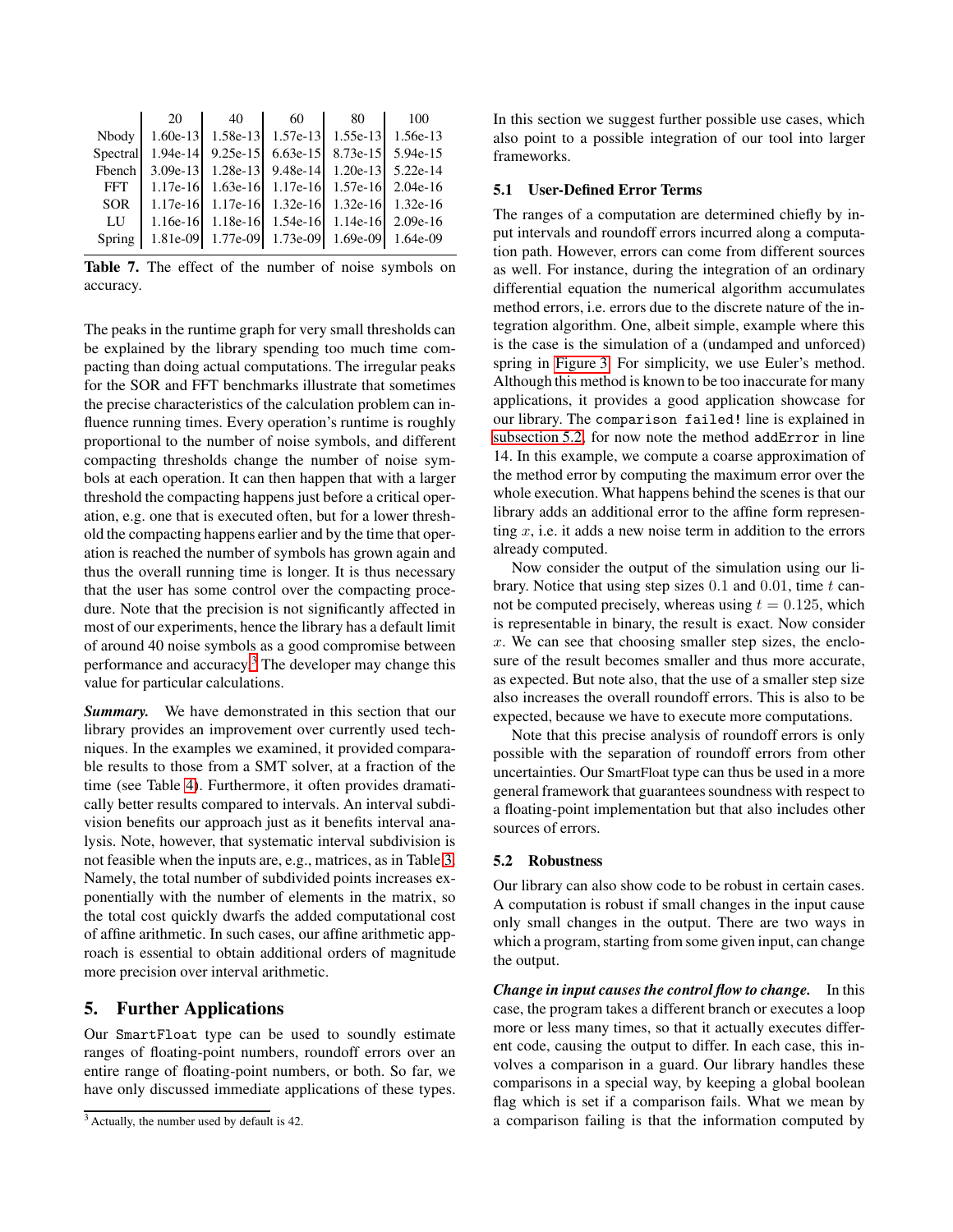```
def springSimulation(h: SmartFloat) = {
2 val k: SmartFloat = 1.0val m: SmartFloat = 1.0
 4 val xmax: SmartFloat = 5.0
    var x: SmartFloat = xmax //curr. horiz. position
6 var vx: SmartFloat = 0.0 //curr. velocity
    var t: SmartFloat = 0.0 //curr. 'time'
8
    var methodError = k*m*xmax * (h*h)/2.010
    while(t < 1.0) {
12 val x_{n} next = x + h * vxval vx_next = vx - h * k/m * x14 \times x = x\_next.addError(methodError)vx = vx\_next16 t = t + h}
18 println("t: " + t + ", x: " + x)
  }
  Spring simulation for h = 0.1:
  comparison failed!
  t: [1.099,1.101] (8.55e-16)
  x: [2.174, 2.651] (7.4158e-15)
  Spring simulation for h = 0.125:
  t: [1.0,1.0] (0.00e+0)
  x: [2.618, 3.177] (4.04e-15)
  Spring simulation for h = 0.01:
  comparison failed!
  t: [0.999, 1.001] (5.57e-14)
  x: [2.699, 2.706] (6.52e-13)
```
<span id="page-9-1"></span>**Figure 3.** Simulation of a spring with Euler's method. The numbers in parentheses are the maximum absolute roundoff errors committed. We have rounded the output outwards for readability reasons.

affine forms is not sufficient to determine whether this value is smaller or bigger than another one. Hence, for the comparison  $x < y$ , the difference  $x - y$  includes zero.

The user may, when notified by such a situation, choose to refine the input intervals until no such warning occurs. In addition, the user may choose that the library emits a warning (comparison failed!) as seen in [Figure](#page-9-1) 3. The same comparison procedure is also used for the methods abs, max, min so the library sets the flag, if it detects a robustness problem, for these functions as well.

*Computation is numerically unstable.* In this case, the control flow may stay the same, but the input range of the variables gets amplified, yielding a much larger output interval. The programmer can also detect this case with our library, as he only needs to compare the input to the output widths of the intervals. Note that our library only gives estimates on the upper bounds on roundoff errors, but not on the lower bounds. That is, our library makes inevitably

over-approximations, so the computed output interval may be larger than the true interval. However, the user can, if such a case is suspected, rerun the computation using AffineFloats, which in general give tighter bounds.

*Illustration of control-flow robustness check.* As an example for the first case of robustness problem, consider again the code in [Figure](#page-9-1) 3. Our library set the global comparison flag in two of the three runs. Because there is only one comparison in this code, it is clear that the (possible) problem occurred in line 12. And in fact, we can see that in the first case for  $h = 0.1$ , the loop was actually executed once too many, thus also giving a wrong result for the value of x. In the second case  $h = 0.125$ , because the computation of time is exact, the flag is correctly not set.

# <span id="page-9-2"></span>**5.3 Testing Numerical Code**

We can take SmartFloat's ability to detect when a program takes different paths within an input interval even further. Suppose we have a piece of code and, for simplicity, one input variable, for which we assume that the input is within some finite range  $[a, b]$ . To generate a set of input intervals that exercise all possible paths through the program, we propose the following procedure: Start with the entire interval  $[a, b]$  and run the program with our SmartFloat type. If the library does not indicate any robustness problem, we are done and can read off the maximum roundoff error incurred. If it detects a possible problem, split the interval and rerun the program on each of the new input intervals. Repeat until no problem occurs, or until an error in the program is found. In addition to test inputs, SmartFloats also provide guaranteed bounds on the errors for each of the paths. The splitting can, in addition to control flow changes, also be triggered on too large roundoff error bounds. In this way, the testing procedure can be refined to obtain error bounds for each run to a desired precision.

# <span id="page-9-0"></span>**6. AffineFloat Design and Implementation**

We will now discuss our contributions in developing an affine arithmetic library suitable for evaluating floating-point computations. The main challenge are non-linear approximations, and this basically for two reasons.

- The precision is unsatisfactory if implemented in a simple way.
- The roundoff error estimation is not sound if using a standard approximation method.

# **6.1 Different Interpretations of Computations**

<span id="page-9-3"></span>When using a range-based method like interval or affine arithmetic, it is possible to have different interpretations of what such a range denotes. In this paper we consider the following three different interpretations of affine arithmetic.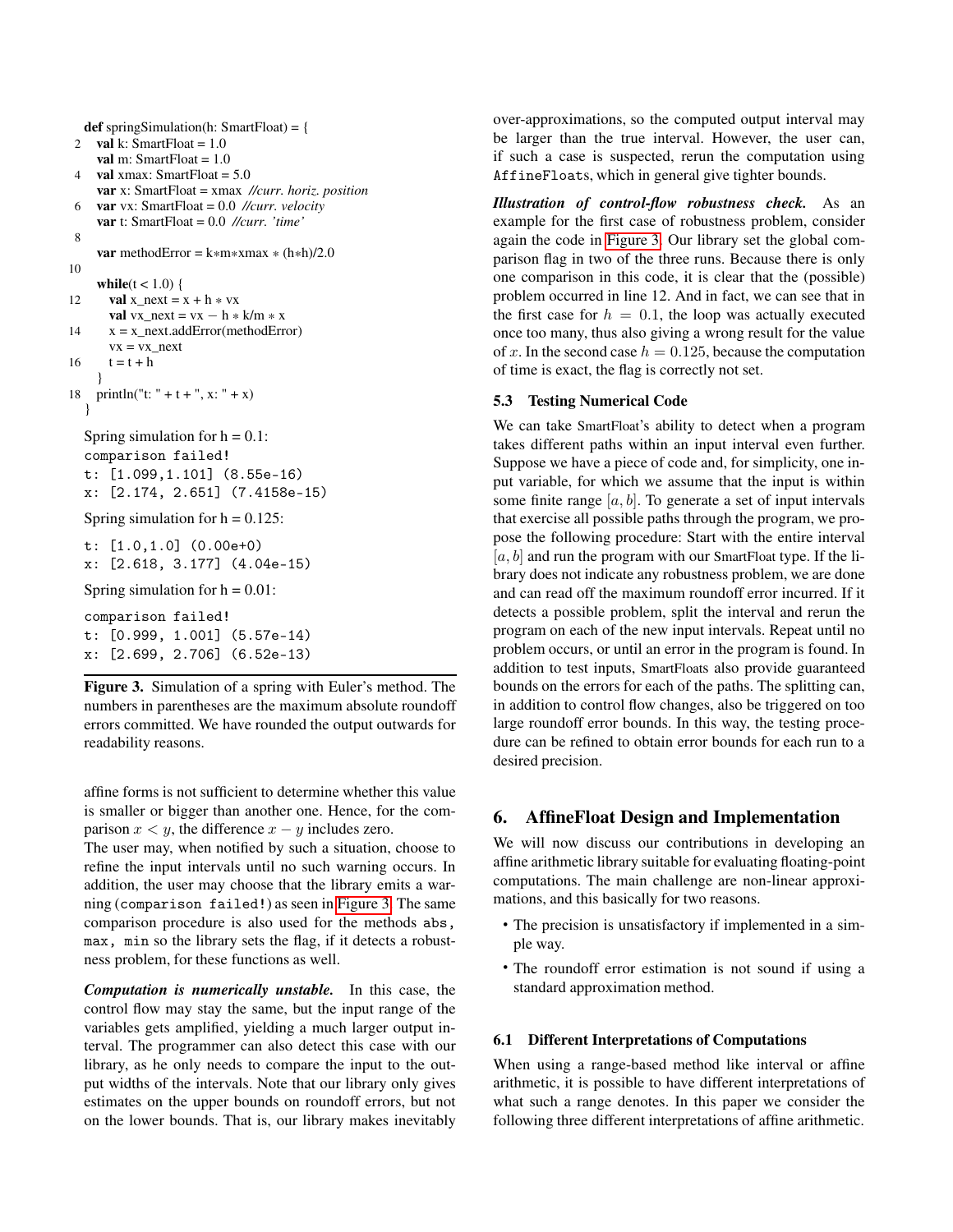

<span id="page-10-2"></span>**Figure 4.** Linear pproximations of the inverse function.

INTERPRETATION 1 (Original Affine Arithmetic). *In the original affine arithmetic, an affine form* xˆ *represents a range of real values, that is*  $[\hat{x}]$  *denotes an interval*  $[a, b]$  *for*  $a, b \in \mathbb{R}$ .

<span id="page-10-1"></span>This is also the interpretation from [\[17\]](#page-18-4).

INTERPRETATION 2 (Exact Affine Arithmetic). *In exact affine arithmetic*  $\bar{x}$  *represents* **one** *floating-point value and its deviation from an ideal real value. That is, if a real valued computation computed*  $x \in \mathbb{R}$  *as the result, then for the corresponding computation in floating-points that*  $x \in [\bar{x}].$ 

The difference to Interpretation [1](#page-9-3) is that the central value  $x_0$ has to be equal to the actually computed double value at all times. We will discuss the reason for this in [subsection](#page-11-0) 6.3.

<span id="page-10-0"></span>INTERPRETATION 3 (Floating-point Affine Arithmetic). *In floating-point affine arithmetic*  $\tilde{x}$  *represents a range of floating-point* values, that is  $[\tilde{x}]$  denotes an interval  $[a, b]$  for  $a, b \in \mathbb{F}$ .

Interpretation [3](#page-10-0) corresponds to our SmartFloat type and Interpretation [2](#page-10-1) to AffineFloat, the details of which are discussed in this section.

Usually implementation issues are of minor interest, however in the case of floating-point computations they are an important aspect: our tool itself uses floating-point values to compute roundoff errors, so that we are faced with the very same problems in our own implementation that we are trying to quantify.

# <span id="page-10-3"></span>**6.2 Nonlinear Operations**

Affine operations are computed as

$$
\alpha \hat{x} + \beta \hat{y} + \zeta = (\alpha x_0 + \beta y_0 + \zeta) + \sum_{i=1}^n (\alpha x_i + \beta y_i) \epsilon_i + \iota \epsilon_{n+1}
$$

For nonlinear operations like multiplication, inverse, or square root, this formula is not applicable so that the operations have to be approximated. Multiplication is derived from expanding and multiplying two affine forms:

$$
\hat{x}\hat{y} = x_0y_0 + \sum_{i=1}^n (x_0y_i + y_0x_i)\epsilon_i + (\eta + \iota)\epsilon_{n+1}
$$

where  $\iota$  contains the internal errors and  $\eta$  an overapproximation of the nonlinear contribution. To compute the latter, several possibilities exist of varying degree of accuracy. In the case of tracking a single floating-point value, the simplest way  $\eta = rad(\hat{x}) \cdot rad(\hat{y})$  is sufficient as the radii will be in general several orders of magnitude smaller than the central values. For larger ranges, the nonlinear part of multiplication unfortunately becomes a notable problem and is discussed in [subsection](#page-14-0) 7.4. Division  $\hat{x}/\hat{y}$  is computed as  $\hat{x} \cdot (1/\hat{y})$  so that it remains only to define unary nonlinear function approximations.

For the approximation of unary functions, the problem is the following: given  $f(\hat{x})$ , find  $\alpha, \zeta, \delta \in \mathbb{F}$  such that

$$
[f(\hat{x})] \subset [\alpha \hat{x} + \zeta \pm \delta]
$$

 $\alpha$  and  $\zeta$  are determined by a linear approximation of the function  $f$  and  $\delta$  represents all (roundoff and approximation) errors committed, thus yielding a rigorous bound.

[\[17\]](#page-18-4) suggests two approximations for computing  $\alpha, \zeta$ , and  $\delta$ : a Chebyshev (min-max) or a min-range approximation. [Figure](#page-10-2) 4 illustrates these two on the example of the inverse function  $f(\hat{x}) = \hat{x}^{-1}$ . For both approximations, the algorithm first computes the interval represented by  $\hat{x} = [a, b]$  and then works with its endpoints a and b. In both cases we want to compute a bounding box around the result, by computing the slope  $(\alpha)$  of the dashed line, its intersection with the y-axis  $(\zeta)$  and the maximum deviation from this middle line  $(\delta)$ . This can be done in the following two ways: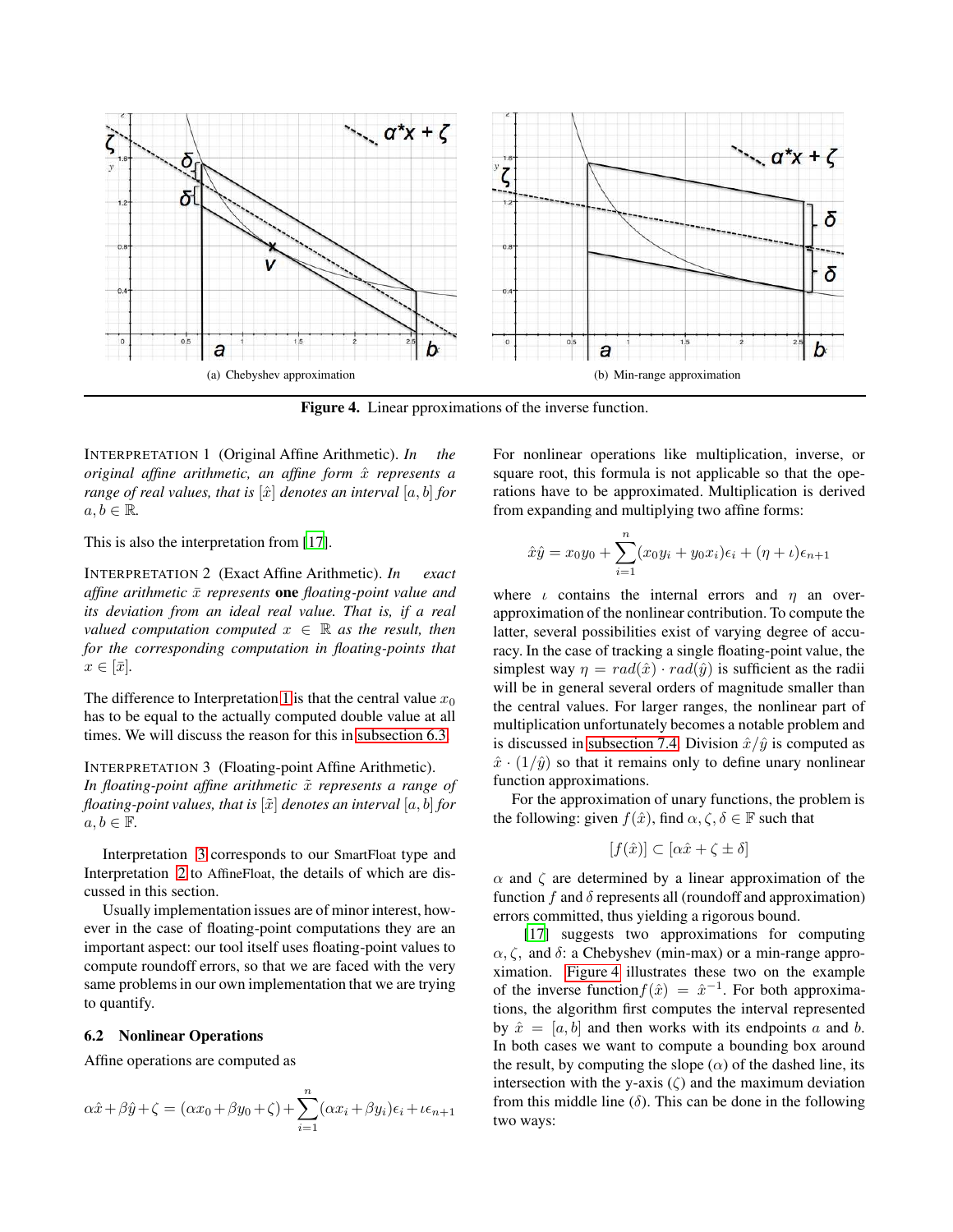- **Min-range** Compute the slope  $\alpha$  at one of the endpoints  $\alpha$  or b. Compute the intersections of the lines with this slope that go through either a or b. Fix  $\zeta$  to be the average of the two. Compute  $\delta$  as the maximum deviation, which occurs by construction at either a or b.
- **Chebyshev** Compute the slope  $\alpha$  of the line through both  $\alpha$ and b. This gives one bounding side of the wanted 'box' (parallelepiped). To find the opposite side, compute the point where the curve takes on the same slope again. Again, compute  $\zeta$  as the average of the intersections of the two lines and  $\delta$  as the maximum deviation at either the middle point  $v$ ,  $a$  or  $b$ .

In general, the Chebyshev approximation computes smaller parallelepipeds, especially if the slope is significantly different at a and b. However, it also needs the additional computation of the middle point. Especially for transcendental functions like  $acos, asin$ , etc., this can involve quite complex computations which are all committing internal roundoff errors. On big intervals, like the one considered in [\[17\]](#page-18-4) and [\[18](#page-18-6)] these are (probably) not very significant. However, when keeping track of roundoff errors, our library deals with intervals on the order of machine epsilon. From the experience with several versions of transcendental function approximations we concluded that min-range is the better choice. Chebyshev approximations kept returning unexpected and wrong results. As discussed in [\[18\]](#page-18-6), the Chebyshev approximation would be the more accurate one in long running computations, however we simply found it to be too numerically unstable for our purpose. To our knowledge, this problem has not been acknowledged before.

Obviously, any linear approximation is only valid when the input range does not cross any inflection or extreme points of the function. Should this occur, our library resorts to computing the result in interval arithmetic and converting it back into an affine form.

Error estimation for nonlinear library functions like log, exp, cos, etc. requires specialized rounding, because the returned results are correct to 1 ulp (unit in the last place) only [\[1\]](#page-18-7) (for the standard Scala math library), and hence are less accurate than elementary arithmetic operations, which are correct to within 1/2 ulp. The directed rounding procedure is thus adapted in this case to produce larger error bounds, so that it is possible to analyze code with the usual Scala mathematical library functions without modifications.

# <span id="page-11-0"></span>**6.3 Guaranteeing Soundness of Error Estimates**

What we have described so far applies to the original affine arithmetic as well as our AffineFloat. However, our goal is to quantify roundoff errors, and original affine arithmetic has not been developed to quantify them, only to compute sound bounds (i.e. intervals) on output values, interpreted over ranges of real numbers. It turns out that if affine arithmetic is modified appropriately, it can be used for the quantification of roundoff errors as in Interpretation [2.](#page-10-1) For this,

we assume that the central value  $x_0$  is exactly the floatingpoint value computed with double precision and the noise symbols  $x_i$  represent the deviation due to roundoff errors and approximation inaccuracies from non-affine operations. A straight-forward re-interpretation of affine arithmetic from [Section](#page-9-0) 6 is not sound as the following observation shows.

OBSERVATION 2. *The algorithm for approximating nonaffine operations using the min-range approximation as defined in [subsection](#page-10-3) 6.2 is unsound under the interpretation of Interpretation [2.](#page-10-1)*

Namely, the interpretation of affine arithmetic as in Interpre-tation [2](#page-10-1) relies on the assumption that the central value  $x_0$ is equal to the floating-point value of the original computation. This is important, as the roundoff for affine operations is computed according to [Equation](#page-3-1) 1, i.e. by multiplication of the *new* central value by some  $\delta$ . If the central value does not equal the actual floating-point value, the computed roundoff will be that of a different result. Affine operations maintain this invariant. However, non-affine operations defined by computing  $\alpha$ ,  $\zeta$  and  $\delta$  such that the new affine form is  $\hat{z} = \alpha \cdot \hat{x} + \zeta + \delta \epsilon_{n+1}$  do not necessarily enforce that the actual double value computed in the operation is equal to the new central value  $z_0 = \alpha \cdot x_0 + \zeta$ . That is, in general (and in most cases), the new  $z_0$  will be slightly shifted. In general the shift is not large, however soundness cannot be guaranteed any more.

Fortunately, an easy solution exists and is illustrated in [Figure](#page-12-0) 5. For non-linear operations, the new central value is computed as  $z_0 = \alpha \cdot x_0 + \zeta$  and we want  $f(x_0) = \alpha \cdot x_0 + \zeta$ . Hence, our library computes  $\zeta$  as

$$
\zeta = f(x_0) - \alpha \cdot x_0
$$

The min-range approximation computes for an input range [a, b] an enclosing parallepiped of a function as  $\alpha \cdot x + \zeta \pm \delta$ that is guaranteed to contain the image of the nonlinear function from this interval as computed in floating-point precision. Suppose that  $\zeta = f(x_0) - \alpha \cdot x_0$ , with  $\alpha$  computed at one of the endpoints of the interval. Because we compute the deviation  $\delta$  with outwards rounding at both endpoints and keep the maximum, we soundly over-approximate the function  $f$  in floating-point semantics. Clearly, this approach only works for input ranges where the function in question is monotonic. By the Java API [\[1](#page-18-7)], the implemented library functions are guaranteed to be semi-monotic, i.e. whenever the real function is non-decreasing, so is the floating-point one.

It is clear from [Figure](#page-12-0) 5 that our modified approximation computes a bigger parallelepiped than the original min-range approximation. However, in this case, the intervals are very small to begin with, so the over-approximations do not have a big effect on the precision of our library.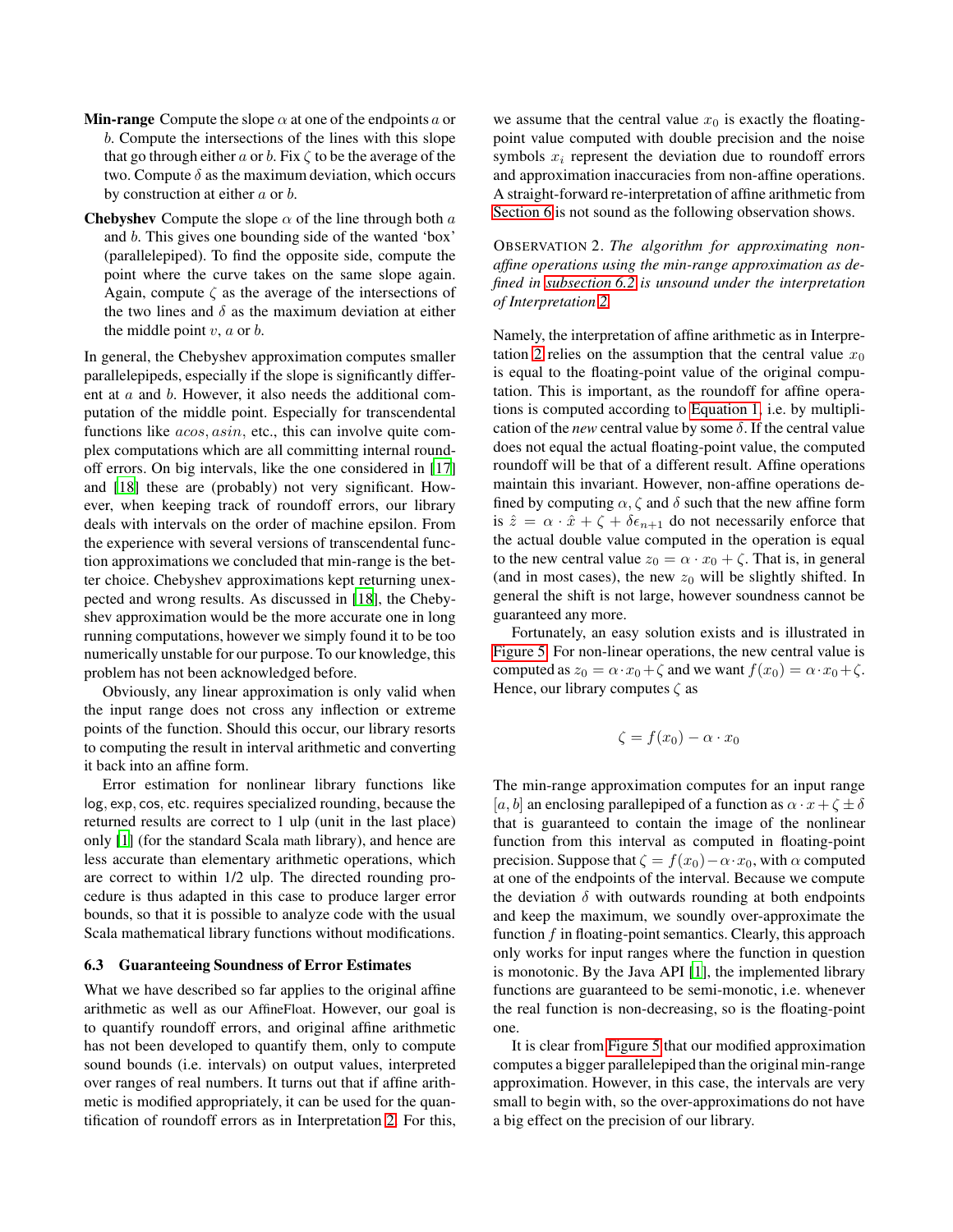

<span id="page-12-0"></span>**Figure 5.** Modified min-range approximation of the inverse function.

#### <span id="page-12-1"></span>**6.4 Double-Double Precision for Noise Terms**

It turns out that even when choosing the min-range approximation with input ranges with small widths (order  $10^{-10}$ ) and smaller), computing the result of a nonlinear function in interval arithmetic gives better results. The computation of  $\alpha$  and  $\zeta$  in our approximation cannot be changed for soundness reasons, but it is possible to limit the size of  $\delta$ . In order to avoid arbitrary precision libraries for performance reasons, our library uses double-double precision (denoted as DD) as a suitable compromise. Each value is represented by two standard double precision values. Algorithms have been developed and implemented [\[16](#page-18-8), [51\]](#page-19-21) that allow the computation of standard arithmetic operations with only ordinary floating-point operations, making the performance trade-off bearable. In this way, our library can compute range reductions for the sine and cosine functions accurately enough. It can also avoid using intervals to bound  $\delta$ , an approach we found not to be sufficiently effective for our purpose.

One condition for these algorithms to work is that the operations are made in *exactly* the order as given and without optimizations or fused-multiply instructions. We have enforced this for our code (which runs on the JVM) by using the strictfp modifier for the calculations.

Our library uses double-double precision types for the noise symbols and computations involving them. Keeping the noise symbols in extended precision and thus reducing also the internal roundoff errors, we have found that the accuracy of our library increased sufficiently for most nonlinear function approximations. To ensure soundness of double-double computations, we use the outward rounding mode.

# **6.5 Precise Handling of Constants**

A single value, say 0.03127, is represented in a real valued interval semantics as the point interval [0.03127, 0.03127] or in affine arithmetic as  $\hat{x} = 0.03127$ , i.e. without noise terms. This no longer holds for floating-point values that cannot be represented exactly in the underlying binary representation. Our library tests each value for whether it can be re-

presented or not and adds noise terms only when necessary. In the case of the above example, it creates the following affine form:  $0.03125+(\epsilon_M \cdot 0.03125)\epsilon_n$ . This limits the overapproximations committed and provides more precise analyses when possible. For an error estimate according to Interpretation [2,](#page-10-1) our runtime library has the exact values available and can thus generally compute tighter bounds compared to a static analysis-based approach.

# **6.6 Computing Roundoff Errors**

The JVM does not provide access to the different rounding modes of the floating-point unit, so that the expressions that need directed rounding are implemented as native C methods. It turns out that this approach does not incur a big performance penalty, but provides the needed precision, which cannot be achieved by simulated directed rounding. The native C code has to be compiled for each architecture separately, but because no specialized functionality is needed this is a straightforward process and does not affect the portability of our library. Using directed rounding also enables the library to determine when a calculation is exact so that no unnecessary noise symbols are added.

## **6.7 Soft Policy to Avoid Too Many False Warnings**

Our solution follows the 'soft' policy advocated in [\[17](#page-18-4)], whereby slight domain breaches for functions that work only on restricted domains are attributed to the inaccuracy of our over-approximations and are ignored. For example, with a 'hard' policy computing the square root of  $[-1, 4]$  results in a run-time error, as the square root function is not defined on all of the input interval. It is possible however that the true interval (in a real semantics) is  $[0, 4]$  and the domain problem is just a result of a previous over-approximation. In order to not interrupt computations unnecessarily with false alarms, a 'soft' policy computation will give the result [0, 2]. Note, that our library nonetheless generates warnings in these cases if the user chooses so, so that the policy only affects the tool's ability to continue a computation in ambiguous cases, but not its rigorousness.

### **6.8 Correctness**

The correctness of each step of the interval or affine arithmetic computation implies the correctness of our overall approach: for each operation in interval or affine arithmetic the library computes a rigorous over-approximation, and thus the overall result is an over-approximation. This means, that for all computations, the resulting interval is guaranteed to contain the result that would have been computed on an ideal real-semantics machine.

The use of assertions certifying that certain invariants always hold support the correctness of our implementation. Example invariants for AffineFloat include the statement that the computed double precision value has to be exactly the same as the central value of the affine form, a prerequisite for our roundoff analysis.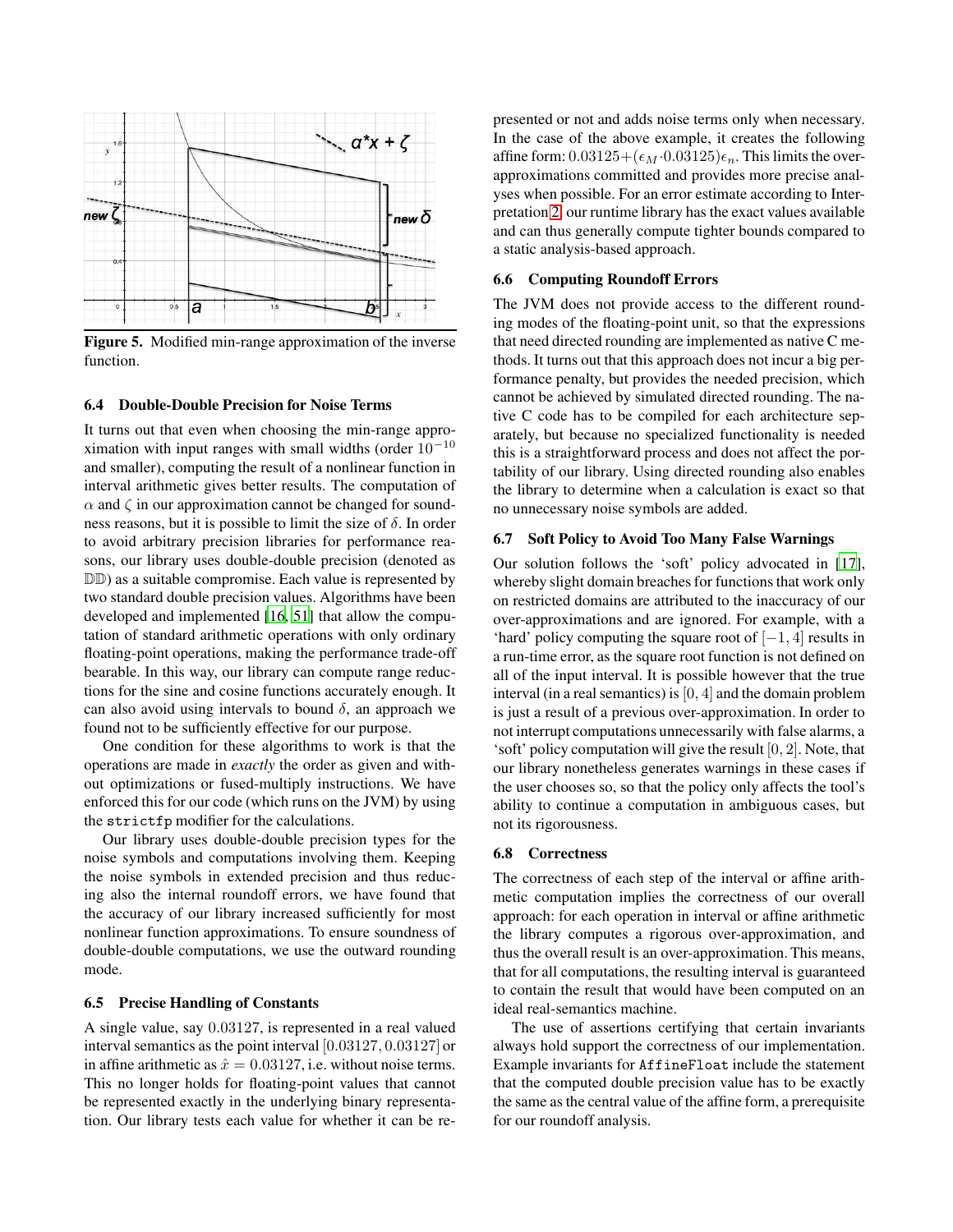In addition, we have tested our library extensively on several benchmarks (see [Section](#page-5-0) 4) and our implementation of nonlinear functions against the results from 30 digit precision results from Mathematica.

We are able to avoid several pitfalls related to floatingpoint numbers [\[9,](#page-18-9) [46\]](#page-19-22) by writing our library in Scala and not for example in C, as the JVM is not as permissive to optimizations that may alter the actual execution of code.

# **6.9 Using a Library on an Example**

To illustrate the use of AffineFloat we present its use on a classic example, the quadratic formula in [Figure](#page-13-2) 6. This example illustrates the effect of roundoff errors because it produces less accurate results (two orders of magnitude in this particular case), when one root is much smaller. Our library shows the result of rewriting this code following the method in [\[24\]](#page-18-10). Our library confirms that both roots are now computed with approximately the same accuracy:

```
classic r1 = -18.655036847834893 (5.7133e-16),
       r2 = -0.0178874602678082 (1.4081e-13)
smarter r1 = -18.655036847834893 (5.7133e-16),
        r2 = -0.0178874602678077 (7.7584e-16)
```
The values in parentheses give the relative errors. Note that the code looks nearly the same as if it used the standard Double type, thanks to the techniques we used to integrate it into Scala (see section [8\)](#page-15-0).

### <span id="page-13-1"></span>**6.10 Managing Noise Symbols in Long Computations**

The runtime performance of our library depends on the number of noise terms in each affine form, because each operation must access each term at least once. Hence, an appropriate compacting strategy of noise symbols becomes crucial for performance. Compacting too little means that our approach becomes unfeasible, whereas compacting too much means the loss of too much correlation information.

*Compacting algorithm.* The goal of compaction is to take as input a list of noise terms and output a new list with fewer terms, while preserving the soundness of the roundoff error approximation and, ideally, keeping the most important correlation information. Our library performs compaction by adding up the absolute values of the smallest terms and introducing them as a fresh noise symbol along with the remaining terms. We propose the following strategy to compute the fresh noise term:

- Compact all error terms smaller than  $10^{-33}$ . These errors are smaller than the smallest double value and are thus internal errors. Our library can manipulate such small values because it uses double-double precision internally (section [6.4\)](#page-12-1).
- Compute the average  $(avrq)$  and the standard deviation (stdDev) of the rest of the noise terms. Compact all terms smaller than  $\alpha v r q \cdot a + stdDev \cdot b$  and keep the rest.

```
var a = AffineFloat(2.999)var b = AffineFloat(56.0001)
 var c = AffineFloat(1.00074)
 val discr = b * b - a * c * 4.0//classical way
 var r2 = (-b + sqrt(diser))/(a * 2.0)var r1 = (-b - \sqrt{sqrt} \cdot d \cdot x))/(a * 2.0)println("classic r1 = " + r1 + ", r2 = " + r2)//smarter way
 val (rk1: AffineFloat, rk2: AffineFloat) =
 if(b*b – a*c > 10.0) {
   if(b > 0.0)
      ((-b - sqrt(discr))/(a * 2.0),c * 2.0 / (-b - sqrt(diser)))else if(b < 0.0)
      (c * 2.0 / (-b + sqrt(disc)),(-b + sqrt(discr))/(a * 2.0))else
      ((-b - sqrt(discr))/(a * 2.0),(-b + sqrt(discr))/(a * 2.0))}
 else {
   ((-b - sqrt(diser))/(a * 2.0),(-b + sqrt(diser))/(a * 2.0)}
println("smarter r1 = " + rk1 + ", r2 = " + rk2)
```
**Figure 6.** Quadratic formula computed in two different ways.

<span id="page-13-2"></span>The factors  $a$  and  $b$  are user-controllable positive parameters, and can be chosen separately for each computation. (The result is sound regardless of the particular values.)

• In some cases the above steps are still not enough to ensure that the number of symbols is below the threshhold. This occurs, for example, if nearly all errors have the same magnitude. If our library detects this case, it repeats the above procedure one more time on the newly computed noise terms. In our examples, at most two iterations were sufficient. In pathological cases in which this does not suffice, the library compacts all noise symbols into a single one.

# <span id="page-13-0"></span>**7. SmartFloat Design and Implementation**

The implementation described in [Section](#page-9-0) 6 provides a way to estimate roundoff errors for one single computation. It provides reasonably tight bounds for the most common mathematical operations and is fast enough for middle sized computations, hence it can be used to provide some intuition about the behavior of a calculation. It does not provide, however, any guarantee as to how large the errors would be if one chose (even slightly) different input values or constants. In this section we investigate the following two aspects:

1. computation of a rigorous range of floating-point values (according to Interpretation [3\)](#page-10-0);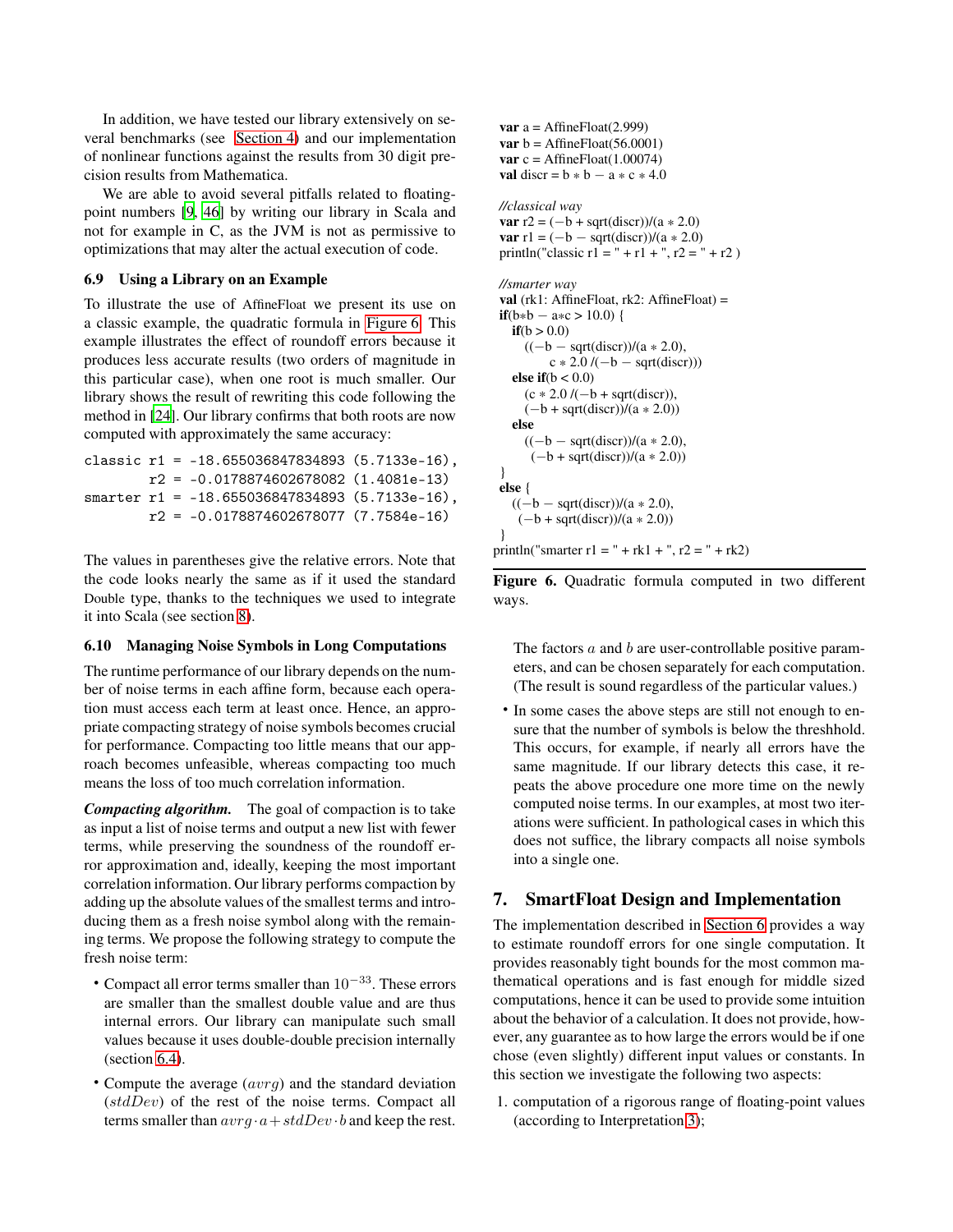2. computation of sound roundoff error estimates for this range.

Unfortunately, a straightforward reinterpretation of neither the original affine arithmetic, nor the modified version for AffineFloat gives a sound range arithmetic for floating-point numbers.

OBSERVATION 3. *The roundoff computation of affine operations as defined in [Equation](#page-4-0) 3 is unsound under the interpretation of Interpretation [3.](#page-10-0)*

Namely, when tracking a *range* of floating-point numbers and computing the roundoff errors of each computation, we need to consider the roundoff errors for *all* values in the range, not only the central value as is the case in [Equation](#page-4-0) 3. In addition, the non-linear approximation algorithm does not explicitly compute the roundoff errors, they are implicitly included in the computed  $\delta$ . If we now have input values given by (possibly wide) ranges, the computed  $\delta$  will be so large that no roundoff estimate from them is meaningful.

Our library provides a new type, SmartFloat as a solution for this problem. A SmartFloat can be constructed from a double value or a double value with an uncertainty, providing thus a range of inputs. A SmartFloat variable  $\tilde{x}$ , then keeps the initial double value and the following tuple

$$
\tilde{x} = (x_0, \sum x_i \epsilon_i + \sum x_i u_i, \sum r_i \rho_i), \qquad x_i, r_i \in \mathbb{D} \mathbb{D}
$$
\n(4)

where  $x_0 \in \mathbb{F}$  is the central value as before and  $x_i \epsilon_i$  and  $x_iu_i$  are the noise terms characterizing the range. We now mark those that come from user-defined uncertainties by spe $cial$  noise symbols  $u_i$ , which we call *uncertainties*. We keep these separately, so that for instance during the noise term compacting, these are preserved.  $r_i \rho_i$  are the *error terms* quantifying the roundoff errors committed. The sum  $\sum |r_i|$ gives a sound estimate on the current maximum committed roundoff error for all values within the range. We now need to define the computation and propagation of roundoff errors; the noise terms are handled as before.

#### **7.1 Computation of Roundoffs**

To compute the roundoff error of an operation, our library first computes the new range. It uses either [Equation](#page-4-0) 3 for affine operations or the min-range approximation for nonlinear ones and then computes the maximum roundoff from the resulting range. Following the definition of roundoff from [Equation](#page-3-1) 1 the maximum roundoff is the maximum absolute value in the range multiplied by  $\epsilon_M$ . For the other operations, correct to within 1 ulp, we adjust the factor to  $2 \cdot \epsilon_M$ .

### **7.2 Propagation of Roundoffs**

The already committed errors  $\tilde{e_x} = \sum r_i \rho_i$  in some affine form  $\tilde{x}$  have to be propagated correctly for each operation.

*Affine.* The propagation is given straightforwardly by [Equation](#page-4-0) 3. That is, if the operation involves the computation  $\alpha \tilde{x} + \beta \tilde{y} + \zeta$ , the errors are transformed as  $\alpha \tilde{e_x} + \beta \tilde{e_y} + \zeta$  $(\iota+\kappa)\rho_{n+1}$ , where  $\iota$  corresponds to the internal errors committed and  $\kappa$  to the new roundoff error.

*Multiplication.* The linear part is computed as usual by multiplication by  $x_0$  and  $y_0$ . The non-linear part in multiplication poses the difficulty that it involves cross-terms between the noise and error terms. We derive the new propagation, by appending the error terms to the noise term sum and then compute the multiplication. Then, removing those terms not involving any error terms, we get the new  $\eta_e$ :

$$
\eta_e = \r{rad}(\tilde{x}) \cdot rad(e_y) + rad(\tilde{y}) \cdot rad(e_x) + rad(e_x) \cdot rad(e_y)
$$

Note that this produces an over-approximation, because some of the errors from the error terms are also included already in the noise terms.

*Non-affine.* Because the nonlinear function approximations compute  $\alpha, \zeta$  and  $\delta$ , the propagation of errors reduces to an affine propagation, with one exception. The factor used to propagate the roundoff errors must be, instead of  $\alpha$ , the maximum slope of the function over the given input range to ensure soundness. Because this value does not necessarily equal  $\alpha$ , we need to compute that factor separately.

# **7.3 Additional Errors**

Additional errors, e.g. method errors from a numerical integration, can be added to the affine form in the following way. Given  $\tilde{x} = (x_0, \sum x_i \epsilon_i, \sum r_i \rho_i)$  and the error to be added  $\tilde{y} = (y_0, \sum y_i \epsilon_i, \sum s_i \rho_i)$ , the resulting affine form is given by

$$
\tilde{z} = (x_0, \sum x_i \epsilon_i + (|y_0| + rad(\sum y_i \epsilon_i))\epsilon_{n+1},
$$

$$
\sum r_i \rho_i, +(rad(\sum s_i \rho_i)\rho_{m+1})
$$

That is, the maximum magnitude of the error is added as a new noise term, and the maximum magnitude of the roundoff committed when computing this error is added as a new error term.

# <span id="page-14-0"></span>**7.4 Treatment of Range Explosion due to Multiplication**

In [Section](#page-9-0) 6 the naive computation of the non-linear part for multiplication was sufficiently accurate due to the relatively small radii of the involved affine forms. This is in general no longer the case if we consider arbitrary ranges of floatingpoint numbers. To illustrate this problem, consider  $\tilde{x}$  =  $3 + 2\epsilon_1$  and  $\tilde{y} = 4 + 3\epsilon_2$  Both values are clearly positive, hence their product should be positive as well. Now,  $\tilde{z} =$  $\tilde{x} \cdot \tilde{y} = 12 + 8\epsilon_1 + 9\epsilon_2 + 6\epsilon_3$  which gives as resulting interval  $|\tilde{z}| = [-11, 35]$ . This result is unacceptable, if this value is subsequently used in for instance division.

[\[58](#page-19-23), [62\]](#page-19-20) have suggested some approaches, however they either change the underlying structure by using matrices in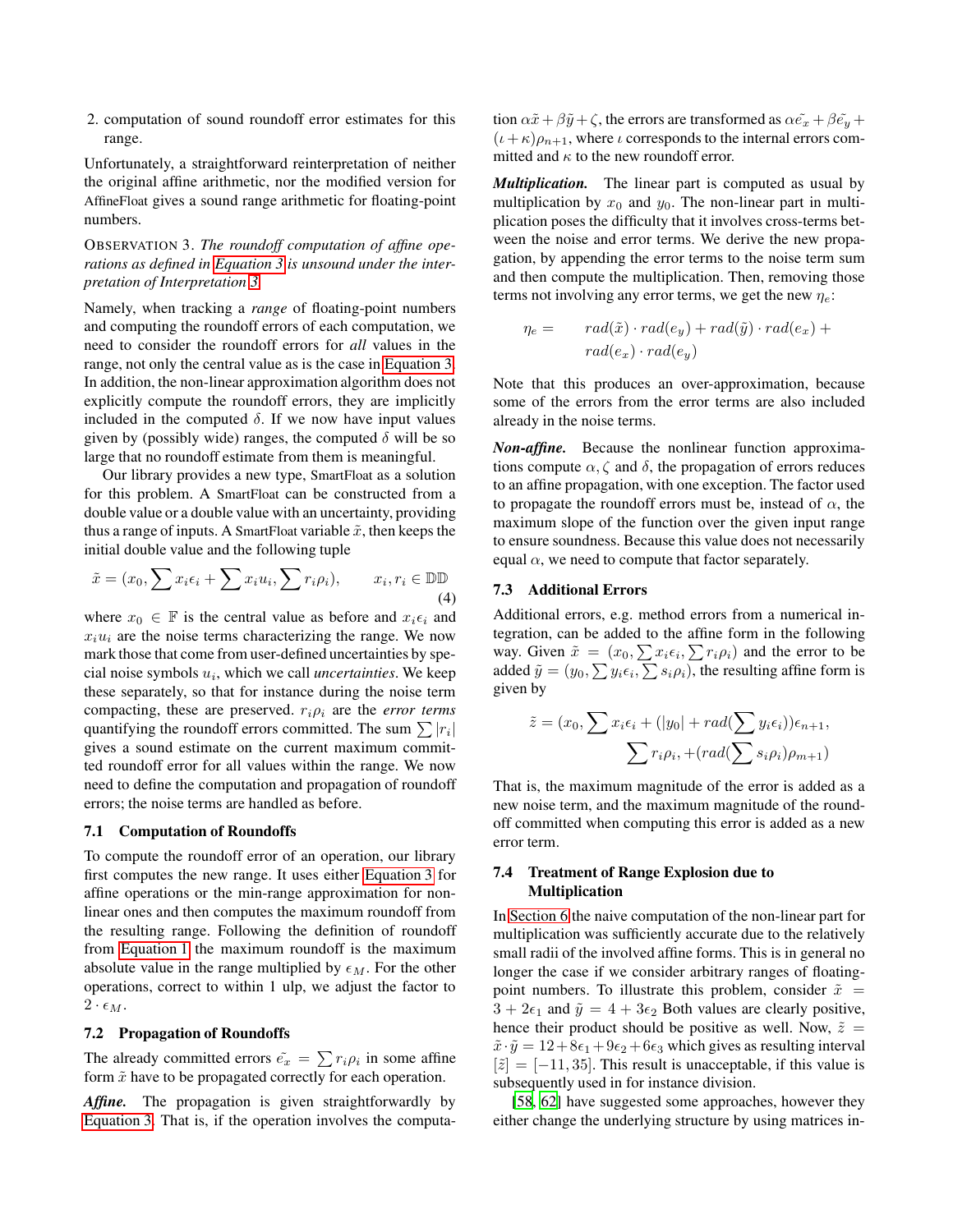stead of affine forms or are simply not scalable enough. Because we do not want to change the underlying data structure, we chose a different solution for this problem. The problem is, that by computing  $\eta = \left(\sum_{i=1}^n |x_i|\right) \cdot \left(\sum_{i=1}^n |y_i|\right)$ and appending it with a fresh noise symbol, correlation information is lost. Affine forms do not provide the possibility to keep quadratic terms. We can keep, however, 'source' information with each noise term. For example, if a noise term is computed as  $x_1x_2 \epsilon_1 \epsilon_2$ , it results in a new fresh noise symbol  $x_3 \epsilon_3$ [1, 2], where the indices in brackets denote the information that is additionally stored. Similarly, if the product involves two noise terms that already contain such information, it is combined. Currently, our library supports up to 8 indices, however this value can be extended as needed - at a performance cost of course. Most operations work exactly as before; this information is only used when the interval of an affine form is computed and is essentially an optimization problem. One option is to use a brute force approach and to substitute all possible combinations of  $-1$ , 1, 0 for all  $\epsilon_i$ . Because an affine form represents a convex range of values, the maximum and minimum value of this range has to necessarily be at  $\epsilon_i$  having one of these values. Clearly, this approach is not very efficient, but for up to 11 noise terms is still feasible. We use our compacting algorithm to reduce the number of noise symbols before this optimization is run to make this approach efficient enough in practice.

The example from [Section](#page-6-1) 4.2 demonstrates the impact of this simple solution on the Doppler shift problem. [\[35\]](#page-19-18) choose an SMT-based approach, precisely for the reason that affine arithmetic produces too large over-approximations. We compare the results from the approaches in [Table](#page-7-1) 4. Note that our library obtains its results in under half a second.

Clearly, the library could compute better bounds if a better optimization method is used, for instance by using a dedicated solver.

# **7.5 Nested Affine Arithmetic**

An even smarter version of SmartFloat can provide information on how the output roundoff error depends on the input error, thus providing additional insight about the computation. This is possible, provided that roundoff errors are computed as *functions* of the initial uncertainties, and not just absolute values. Note that if we restrict ourselves to linear functions, we can use affine forms for the new roundoffs. That is, for the affine form representing the roundoff errors  $\tilde{e_x} = \sum r_i \rho_i$ , the library now keeps each  $r_i$  as an affine form (i.e. affine form of affine forms). It keeps only the linear terms of uncertainties (and not the noise terms from the computation itself) and compacts all other terms for performance reasons. Finally, the computation of the actual roundoff errors becomes an optimization problem similar to the one for multiplication. Our library currently reports the assignment that minimizes and maximizes the roundoff errors. Note that due to over-approximations this reported assignment may not necessarily be the one giving the real smallest

or largest roundoff. For this reason, the user may want to examine the, say, three smallest or largest assignments respectively.

Although this feature is so far only experimental, we believe that it can become very useful. We will demonstrate this by returning to the triangle example from [Table](#page-2-1) 1. With the modified SmartFloat, we can now run the following code:

```
val area = triangleArea(9.0,
```
SmartFloat(4.7, 0.19), SmartFloat(4.7, 0.19)) area.analyzeRoundoff

The output is

```
analyzing the roundoffs...
maximum relative error: 4.728781774296841E-13
maximizing assignment: 10 \rightarrow -1.0, 7 \rightarrow -1.0minimum relative error: 8.920060990068312E-14
minimum assignment: 10 -> 1.0, 7 -> 1.0
```
To explain this output, the numbers 10 and 7 denote the indices of the uncertainties that were assigned to b and c respectively, that is, those are the indices of their uncertainty noise symbols. The final analysis reveals that for the assignment of −1.0 to both noise symbols, the roundoff is maximized. Looking back at the definition of the values we can see that the assignment of  $-1.0$  corresponds to the input value of  $4.51$  for both b and c. This corresponds exactly to the known property that the relative roundoff errors are largest for the thinnest triangles. Similarly, the assignment of 1.0 corresponds to the least thin triangles, as expected.

# <span id="page-15-0"></span>**8. Integration into a Programming Language**

This section explains how we integrated AffineFloat and SmartFloat data types into Scala in a seamless way. Our decision to implement a runtime library was influenced by several factors. Firstly, a runtime library is especially useful in the case of floating-point numbers, because the knowledge of exact values enables us to provide a much tighter analysis that cannot be achieved in the general case in static analysis. Also, with our tight integration it is possible to use any Scala construct, thus not restricting the user to some subset that an analyzer can handle.

# **8.1 Our Deployment as a Scala Library**

Our library provides wrapper types AffineFloat and SmartFloat that track the computation errors. These types are meant to replace the Double types in the user-selected parts of a program. All that is needed to put our library into action are two import statements at the beginning of a source file,

> **import** smartfloats.SmartFloat **import** smartfloats.SmartFloat.**\_**

and the replacement of Double types by one of the AffineFloat or SmartFloat types. Any remaining conflicts are signaled by the compiler's strong typechecker. The new data types han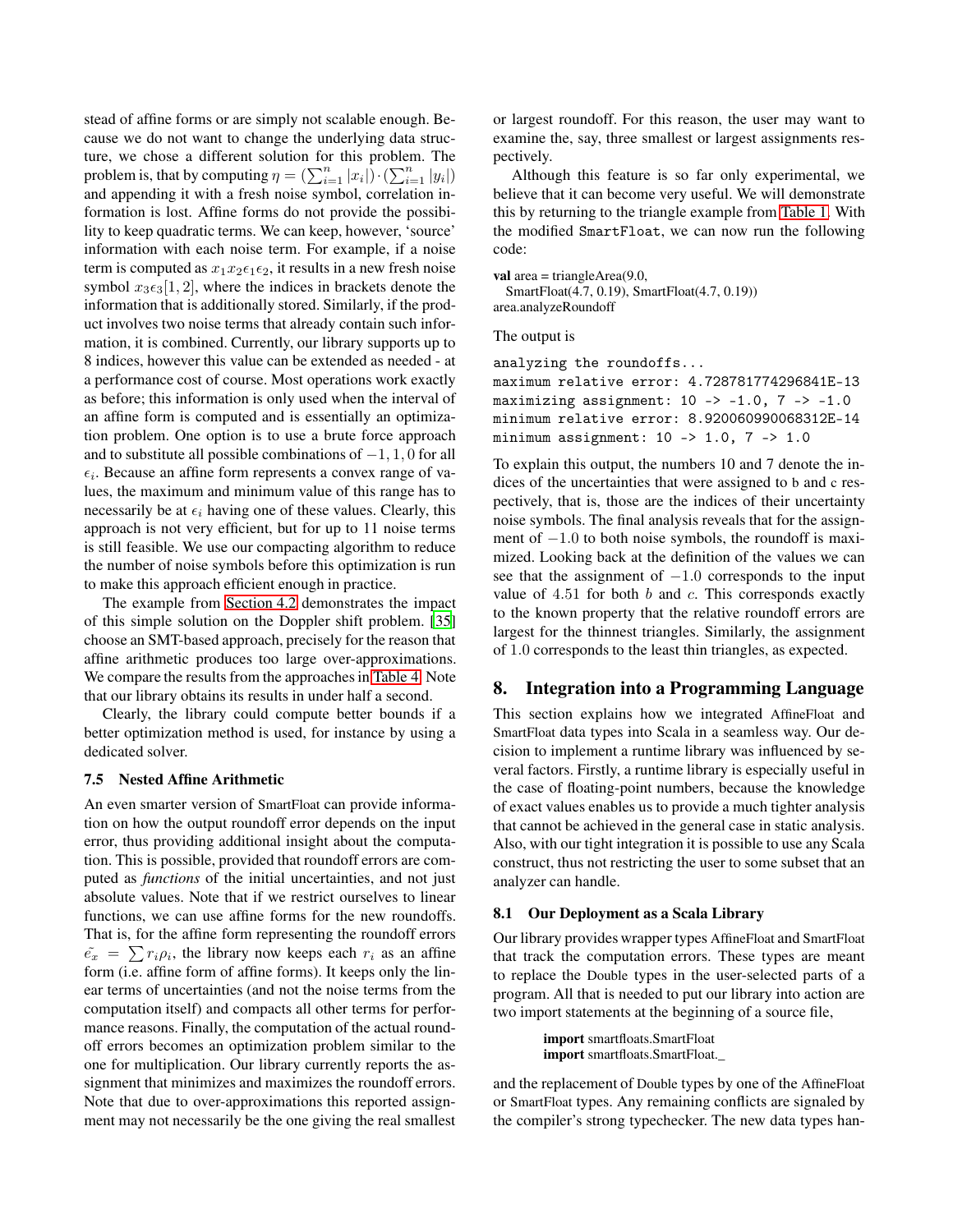dle definitions of variables and the standard arithmetic operations, as well as many scala.math library functions, including the most useful:

- log, expr, pow, cos, sin, tan acos, asin, atan
- abs, max, min
- constants Pi  $(\pi)$  and E  $(e)$

The library also supports special values  $NaN$  and  $\pm\infty$  with the same behavior as the original code.

To accomplish such an integration, we needed to address the following issues.

*Operator overloading.* Developers should still be able to use the usual operators  $+, -, *, /$  without having to rewrite them as functions, e.g x.add(y). Fortunately, Scala allows  $x \text{ m } y$  as syntax for the statement  $x \text{ m}(y)$  and (nearly) arbitrary symbols as method names [\[49](#page-19-9)], including  $+$ ,  $-$ ,  $*$ ,  $\lambda$ .

*Equals.* Comparisons should be symmetric, i.e., the following should hold

```
val x: SmartFloat = 1.0
val y: Double = 1.0assert(x == y \&& y == x)
```
The == will delegate to the equals method, if one of the operands is not a primitive type. However, this does not result in a symmetric comparison, because Double, or any other built-in numeric type, cannot compare itself correctly to a SmartFloat. Fortunately, Scala also provides the trait (similar to a Java [\[25\]](#page-19-24) interface) ScalaNumber which has a special semantics in comparisons with  $==$ . If y is of type ScalaNumber, then both  $x = y$  and  $y = x$  delegate to y.equals(x) and thus the comparison is symmetric  $[52]$  $[52]$ .

*Mixed arithmetic.* Developers should be able to freely combine our SmartFloats with Scala's built-in primitive types, as in the following example

```
val x: SmartFloat = 1.0
val y = 1.0 + xif (5.0 < x) {...}
```
This is made possible with Scala's implicit conversions, strong type inference and companion objects [\[49](#page-19-9)]. In addition to the class SmartFloat, the library defines the (singleton) object SmartFloat, which contains an implicit conversion similar to

**implicit def** double2SmartFloat(d : Double): SmartFloat = **new** SmartFloat(d)

As soon as the Scala compiler encounters an expression that does not type-check, but a suitable conversion is present, the compiler inserts an automatic conversion from the Double type in this case to a SmartFloat. Therefore, implicit conversions allow a SmartFloat to show a very similar behavior to the one exhibited by primitive types and their automatic conversions.

*Library functions.* Having written code that utilizes the standard mathematical library functions, developers should be able to reuse their code without modification. Our library defines these functions with the same signature (with SmartFloat instead of Double) in the companion SmartFloat object and thus it is possible to write code such as

> **val** x: SmartFloat = 0.5 **val**  $y = sin(x) * Pi$

*Concise code.* For ease of use and general acceptance it is desirable not having to declare new variables always with the **new** keyword, but to simply write SmartFloat(1.0). This is possible as this expression is syntactic sugar for the special apply method which is also placed in the companion object.

# **8.2 Applicability to Other Languages**

The techniques described in this paper can be ported to other languages, such as C/C++, or to languages specifically targeted for instance for GPU's or parallel architectures, provided the semantics of floating-point numbers is well specified. In fact, language virtualization in Scala [\[53\]](#page-19-26) can be used to ultimately generate code for such alternative platforms instead of the JVM.

# <span id="page-16-0"></span>**9. Related Work**

*Estimating Roundoff Errors in Fluctuat.* Closest to our work is the Fluctuat static analyzer [\[26\]](#page-19-27) which analyzes numerical code with operations  $+, -, *, /$  for roundoff errors and their sources based on abstract interpretation and affine arithmetic. A comparison solely based on the results reported [\[26](#page-19-27)] is difficult, because the results are obtained by using different user-supplied settings for different examples (for example, using interval subdivisions, or a larger number of bits for internal computations). If we do the subdivision into tens of sub-intervals in our system (using a simple forloop in the user's code), we find that the accuracy on many of our examples increases further by a decimal order of magnitude. A direct experimental comparison with the Fluctuat implementation was not possible due to the commercial nature of the tool, but there are several important conceptual differences.

We do not view our approach as abstract interpretation, because our library is closer to the actual program execution, and this makes it more appropriate for (and easier to use for) testing. We never perform joins and never approximate objects and other data structures using alias analysis as in Fluctuat. We do not expect to reach a fixpoint, because we maintain the exact floating-point value of the numbers. Because we only replace the floating-point number data type and keep the structure of the data exact, we generate the same trace and terminate in the same number of steps as the original program. This lack of approximation gives us more precision. Furthermore, our tool supports mathematical functions beyond the standard four arithmetic operators.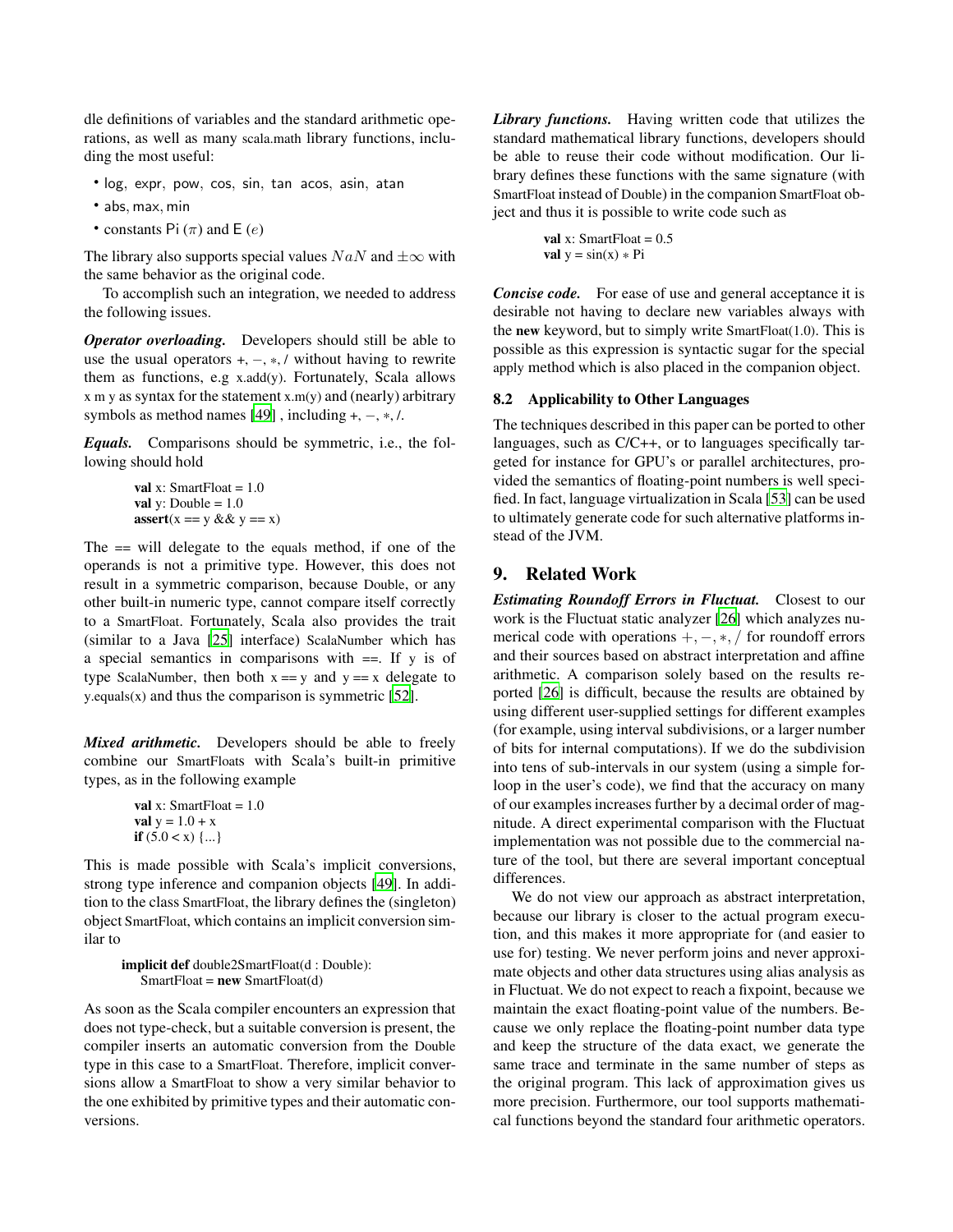No other work we know of documents the actual approximations used. As described in [Section](#page-9-0) 6 in detail, this task turns out to be non-trivial. We also introduced the noise symbol packing technique [\(subsection](#page-13-1) 6.10), which allows us to support longer-running computations with many floating-point operations, while having stable time and memory overhead. [\[26](#page-19-27)] does not describe how Fluctuat deals with the growing numbers of noise symbols, nor does it indicate whether the computations performed were simply not of the size that would require it, as in our benchmarks.

We note that in addition to SmartFloat, we also introduced AffineFloat, which tracks the error of a specific computation, with concrete input points, instead of an error over an interval. AffineFloat is even closer to concrete execution: it gives more precise results for one execution (with fewer guarantees about other executions). We have further enhanced AffineFloat precision by using directed rounding to recognize the cases where the error is actually zero, instead using the worst case of machine epsilon relative error for each operation. Because of this, we avoid introducing unnecessary error terms. As a result, entire series of basic arithmetic computations can be found to have zero error. We have not seen this precision enhancement mentioned elsewhere, or performed by other tools.

*Abstract interpretation* Further work in abstract interpretation includes the Astrée analyzer [\[14\]](#page-18-11) and APRON [\[13,](#page-18-12) [31\]](#page-19-28). These systems provide abstract domains that work correctly in floating-point semantics, but they do not attempt to quantify roundoff errors (an attempt to treat intervals themselves as roundoff errors gives too pessimistic estimates to be useful). In general, tools based on abstract interpretation (including Fluctuat) attempt to rigorously establish global ranges for variables, regardless of what these ranges correspond to. In contrast, we are interested in the correspondence between the computed value and the ideal mathematical result.

Another difference is that, instead of focusing only on embedded domain, we are interested also in scientific computations, which often have transcendental functions (so we needed to develop approximation rules for them), and nontrivial data structures. Data structures contain many floatingpoint numbers whose values cannot be simply approximated by joint values as in many static analysis approaches, otherwise too much precision would be lost.

A recent approach [\[30](#page-19-29)] statically detects loss of precision in floating-point computations using bounded model checking with SMT solvers, but uses interval arithmetic for scalability reasons. [\[21\]](#page-18-13) uses affine arithmetic to track roundoff errors using a C library; this work is specific to the signal processing domain. Further approaches to quantify roundoff errors in floating-point computations are summarized in [\[44\]](#page-19-30), of which we believe affine arithmetic to be the most useful one. This also includes stochastic estimations of the error, which have been implemented in the CADNA

library [\[32\]](#page-19-31). However, the stochastic approach does not provide rigorous bounds, because, for example, in loops, roundoff errors are not uniformly distributed.

*Affine Arithmetic.* Existing implementations of affine arithmetic include [\[2](#page-18-14)] and [\[3\]](#page-18-15). Researchers [\[62](#page-19-20)] have proposed a solution to the over-approximation problem of multiplication by repeatedly refining the approximation until a desired precision is obtained. While the method provides a possible solution to the over-approximation problem, it is also computationally expensive. None of these implementations can be used to quantify roundoff errors, only to compute ranges in the way described by the original affine arithmetic [\[17](#page-18-4)]. As a result, the problems we describe in this paper do not arise, and the existing systems cannot be used as such for our purpose. Other range-based methods are surveyed in [\[45](#page-19-32)] in the context of plotting curves. We have decided to use affine arithmetic, because it seems to us to be a good compromise between complexity and functionality. A library based on Chebyshev and Taylor series is presented in [\[20\]](#page-18-16), however it does not provide correlation information as affine arithmetic does, so its use is directed more towards non-linear solvers. Affine arithmetic is used in several application domains to deal with uncertainties, for example, in signal processing [\[27\]](#page-19-33). Our library is developed for generalpurpose calculations and integrated into a programming language to provide information about floating-points for any application domain.

*Robustness Analysis.* Our library can detect the cases when the program would continue to take the same path in the event of small changes to the input, thanks to the use of the global sticky flag set upon the unresolved comparisons. Therefore, we believe that our library can be useful for understanding program robustness and continuity properties, for which sophisticated techniques have been investigated [\[12](#page-18-17), [43](#page-19-34)].

*Finite-Precision Arithmetic.* [\[38](#page-19-35)] uses affine arithmetic for bit-width optimization and provides an overview of related approaches. [\[56](#page-19-36)] uses affine arithmetic with a special model for floating-points to evaluate the difference between a reduced precision implementation and normal float implementation, but uses probabilistic bounding to tackle over-approximations. Furthermore, it only allows addition and multiplication. [\[35\]](#page-19-18) employs a range refinement method based on SMT solvers and affine arithmetic, which is one way to deal with the division-by-zero problem due to overapproximations. The authors use a timeout to deal with the case when such computation becomes too expensive. Another approach uses automatic differentiation [\[23](#page-18-18)] to symbolically compute the sensitivity of the outputs to the inputs. While this approach could be used for roundoff error analysis as well, the symbolic expressions need to be evaluated, and thus need to ultimately rely on methods such as interval or affine arithmetic.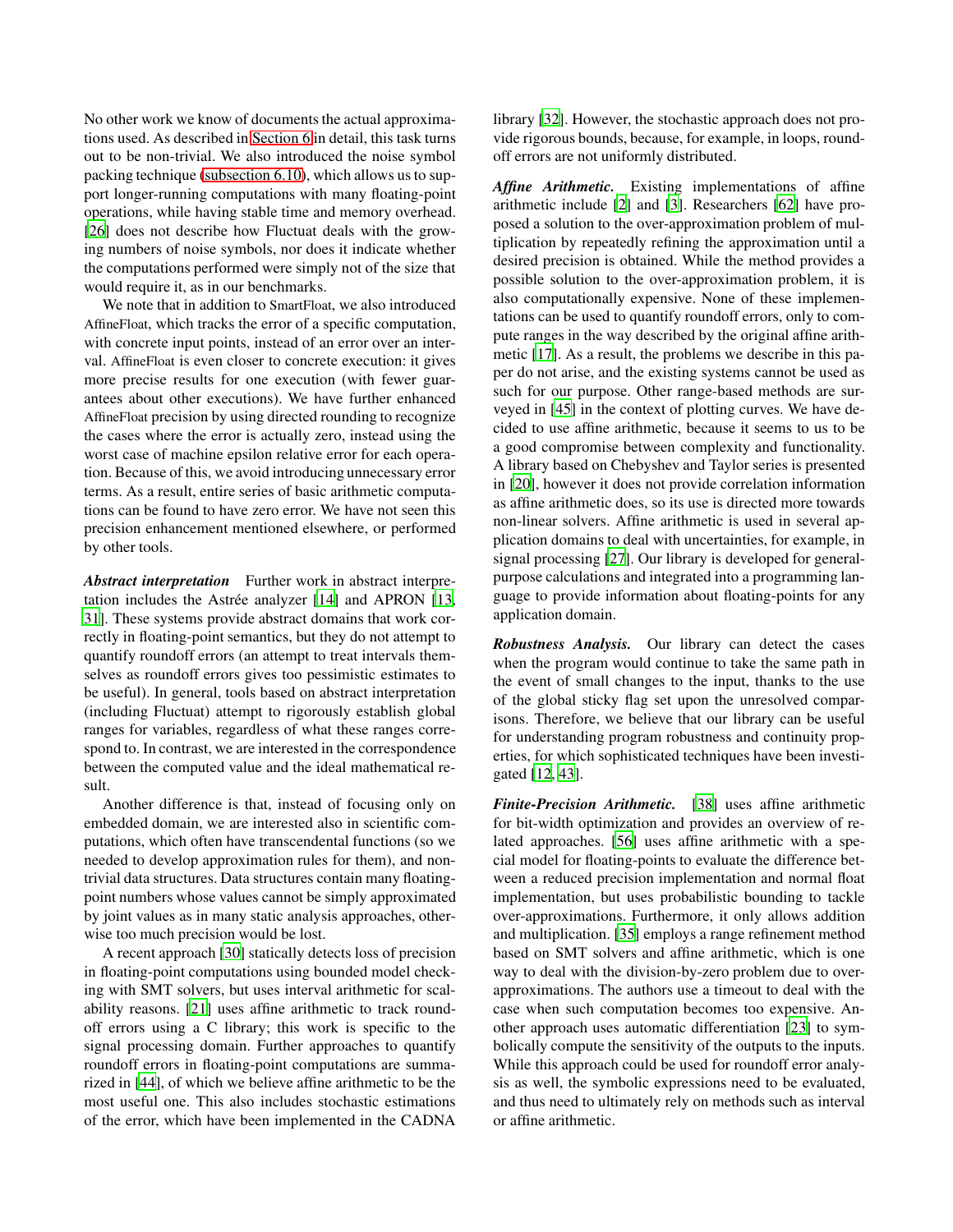*Theorem Proving Approaches.* Researchers have used theorem proving to verify floating-point programs [\[6](#page-18-19), [8,](#page-18-20) [28,](#page-19-1) [47,](#page-19-2) [55](#page-19-3)]. These approaches provide high assurance and guarantee deep properties. Their cost is that they rely on userprovided specifications and often require lengthy user interactions. [\[40\]](#page-19-37) extend previous work using affine arithmetic by considering the problem of reducing precision for performance reasons. However, the resulting system still requires interactive effort. [\[11](#page-18-21)] presents a decision procedure for checking satisfiability of a floating-point formula by encoding into SAT. Even this approach requires the use of approximations, because of the complexity of the resulting formulas. A symbolic execution technique that supports floatingpoint values was developed [\[10\]](#page-18-22), but it does not quantify roundoff errors. There is a number of general-purpose approaches for reasoning about formulas in non-linear arithmetic, including the MetiTarski system [\[5\]](#page-18-23). Our work can be used as a first step in verification and debugging of numerical algorithms, by providing the correspondence between the approximate and real-valued semantics.

# **10. Conclusions**

We have presented a library that introduces numerical types, SmartFloat and AffineFloat, into Scala. Like the standard Double type, our data type supports a comprehensive set of operators. It subsumes Double in that it does compute the same floating point value. In addition, it also computes a roundoff error—an estimate of the difference between this floating-point value and the value of the computation in an ideal real-number semantics. SmartFloat can compute the roundoff error not only for a given value, but also for the values from a given interval, with the interval being possibly much larger than the roundoff error.

It can be notoriously difficult to reason about computations with floating-point numbers. Running a computation with a few sample values can give us some understanding for the computation at hand. The newly developed data types allow developers to estimate the error behavior on entire classes of inputs using a single run. We have found the performance and the precision of these data types to be appropriate for unit-testing of numerical computations. We are therefore confident that our implementation is already very helpful for reasoning about numerical code, and can be employed for building future validation techniques.

# **References**

- <span id="page-18-7"></span>[1] DocWeb - Java SE 6 - java.lang.Math. [http://doc.java.](http://doc.java.sun.com/DocWeb/#r/Java SE 6/java.lang.Math/columnMain) [sun.com/DocWeb/#r/JavaSE6/java.lang.Math/](http://doc.java.sun.com/DocWeb/#r/Java SE 6/java.lang.Math/columnMain) [columnMain](http://doc.java.sun.com/DocWeb/#r/Java SE 6/java.lang.Math/columnMain).
- <span id="page-18-14"></span>[2] J. Stolfi's general-purpose C libraries. [http://www.ic.](http://www.ic.unicamp.br/~stolfi/EXPORT/software/c/ Index.html#libaa) [unicamp.br/~stolfi/EXPORT/software/c/Index.](http://www.ic.unicamp.br/~stolfi/EXPORT/software/c/ Index.html#libaa) [html#libaa](http://www.ic.unicamp.br/~stolfi/EXPORT/software/c/ Index.html#libaa), 2005.
- <span id="page-18-15"></span>[3] aaflib - An Affine Arithmetic C++ Library. [http://](http://aaflib.sourceforge.net/) [aaflib.sourceforge.net/](http://aaflib.sourceforge.net/), 2010.
- <span id="page-18-5"></span>[4] The Computer Language Benchmarks Game. [http://](http://shootout.alioth.debian.org/) [shootout.alioth.debian.org/](http://shootout.alioth.debian.org/), Jan 2011.
- <span id="page-18-23"></span>[5] B. Akbarpour and L. C. Paulson. MetiTarski: An Automatic Theorem Prover for Real-Valued Special Functions. *J. Autom. Reason.*, 44(3), 2010.
- <span id="page-18-19"></span>[6] A. Ayad and C. Marché. Multi-Prover Verification of Floating-Point Programs. In *IJCAR*, 2010.
- <span id="page-18-0"></span>[7] T. Ball, E. Bounimova, R. Kumar, and V. Levin. Slam2: Static driver verification with under 4% false alarms. In *FMCAD*, pages 35–42, 2010.
- <span id="page-18-20"></span>[8] S. Boldo, J.-C. Filliâtre, and G. Melquiond. Combining Coq and Gappa for Certifying Floating-Point Programs. In *CICM*, 2009.
- <span id="page-18-9"></span>[9] S. Boldo and T. M. T. Nguyen. Hardware-independent proofs of numerical programs. In *Proceedings of the Second NASA Formal Methods Symposium*, 2010.
- <span id="page-18-22"></span>[10] B. Botella, A. Gotlieb, and C. Michel. Symbolic execution of floating-point computations. *Softw. Test. Verif. Reliab.*, 2006.
- <span id="page-18-21"></span>[11] A. Brillout, D. Kroening, and T. Wahl. Mixed Abstractions for Floating-Point Arithmetic. In *FMCAD*, 2009.
- <span id="page-18-17"></span>[12] S. Chaudhuri, S. Gulwani, and R. Lublinerman. Continuity analysis of programs. In *POPL*, 2010.
- <span id="page-18-12"></span>[13] L. Chen, A. Miné, J. Wang, and P. Cousot. A Sound Floating-Point Polyhedra Abstract Domain. In *APLAS*, 2008.
- <span id="page-18-11"></span>[14] P. Cousot, R. Cousot, J. Feret, L. Mauborgne, A. Miné, D. Monniaux, and X. Rival. The ASTRÉE Analyser. In *ESOP*, 2005.
- <span id="page-18-1"></span>[15] Manuvir Das, Sorin Lerner, and Mark Seigle. ESP: Path-sensitive program verification in polynomial time. 2002.
- <span id="page-18-8"></span>[16] M. Davis. DoubleDouble.java. [http://](http://tsusiatsoftware.net/dd/main.html) [tsusiatsoftware.net/dd/main.html](http://tsusiatsoftware.net/dd/main.html).
- <span id="page-18-4"></span>[17] L. H. de Figueiredo and J. Stolfi. *Self-Validated Numerical Methods and Applications*. IMPA/CNPq, Brazil, 1997.
- <span id="page-18-6"></span>[18] L. H. de Figueiredo and J. Stolfi. Affine Arithmetic: Concepts and Applications. *Numerical Algorithms*, 2004.
- <span id="page-18-2"></span>[19] Isil Dillig, Thomas Dillig, and Alex Aiken. Sound, complete and scalable path-sensitive analysis. In *PLDI*, 2008.
- <span id="page-18-16"></span>[20] A. G. Ershov and T. P. Kashevarova. Interval Mathematical Library Based on Chebyshev and Taylor Series Expansion. *Reliable Computing*, 11, 2005.
- <span id="page-18-13"></span>[21] C.F. Fang, Tsuhan C., and R.A. Rutenbar. Floating-point error analysis based on affine arithmetic. In *ICASSP*, 2003.
- <span id="page-18-3"></span>[22] Stephen Fink, Eran Yahav, Nurit Dor, G. Ramalingam, and Emmanual Geay. Effective typestate verification in the presence of aliasing. In *ISSTA'06*, 2006.
- <span id="page-18-18"></span>[23] A.A. Gaffar, O. Mencer, and W. Luk. Unifying bit-width optimisation for fixed-point and floating-point designs. In *Field-Programmable Custom Computing Machines, 2004. FCCM 2004. 12th Annual IEEE Symposium on*, pages 79 – 88, april 2004.
- <span id="page-18-10"></span>[24] D. Goldberg. What every computer scientist should know about floating-point arithmetic. *ACM Comput. Surv.*, 23(1), 1991.